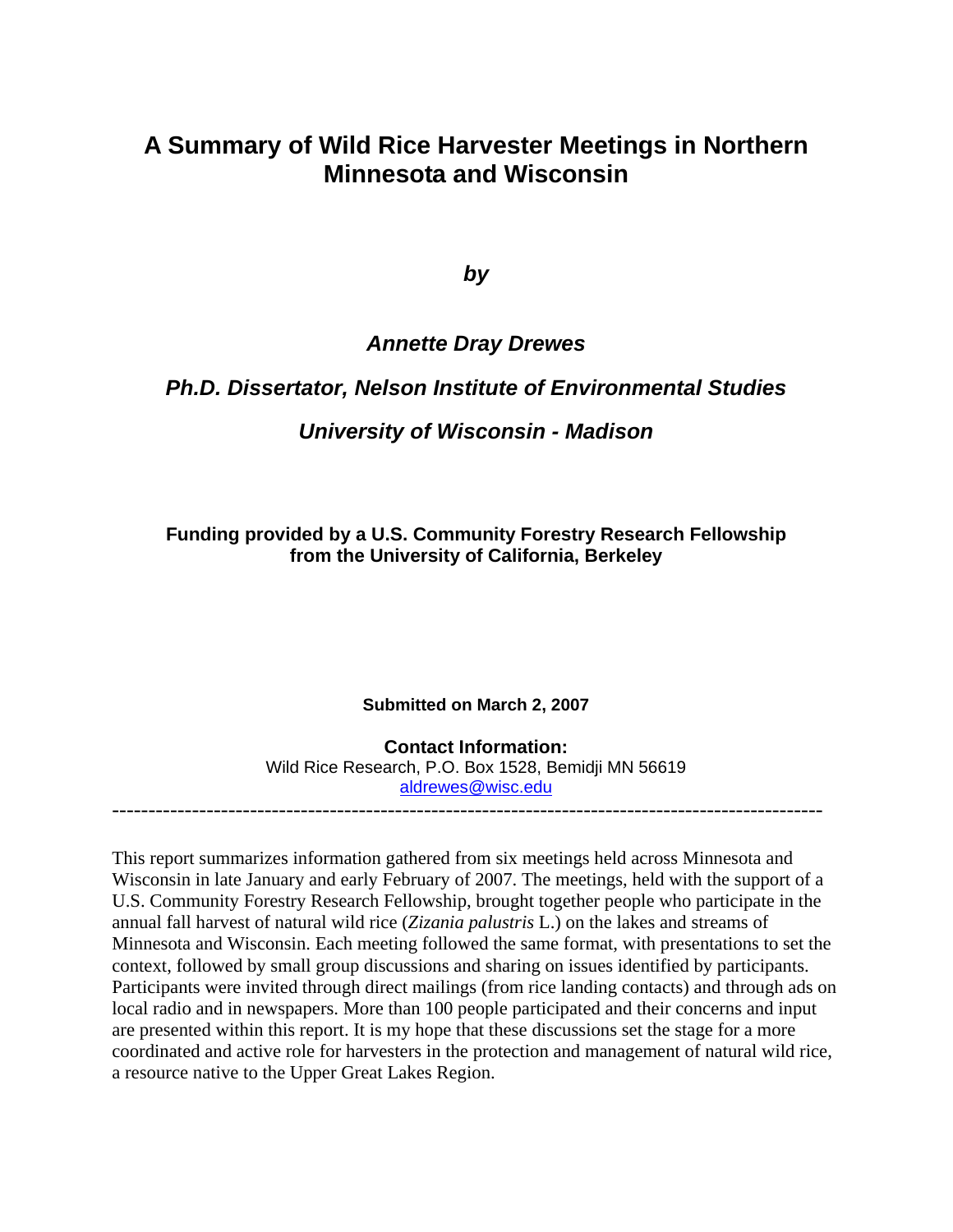# **Table of Contents**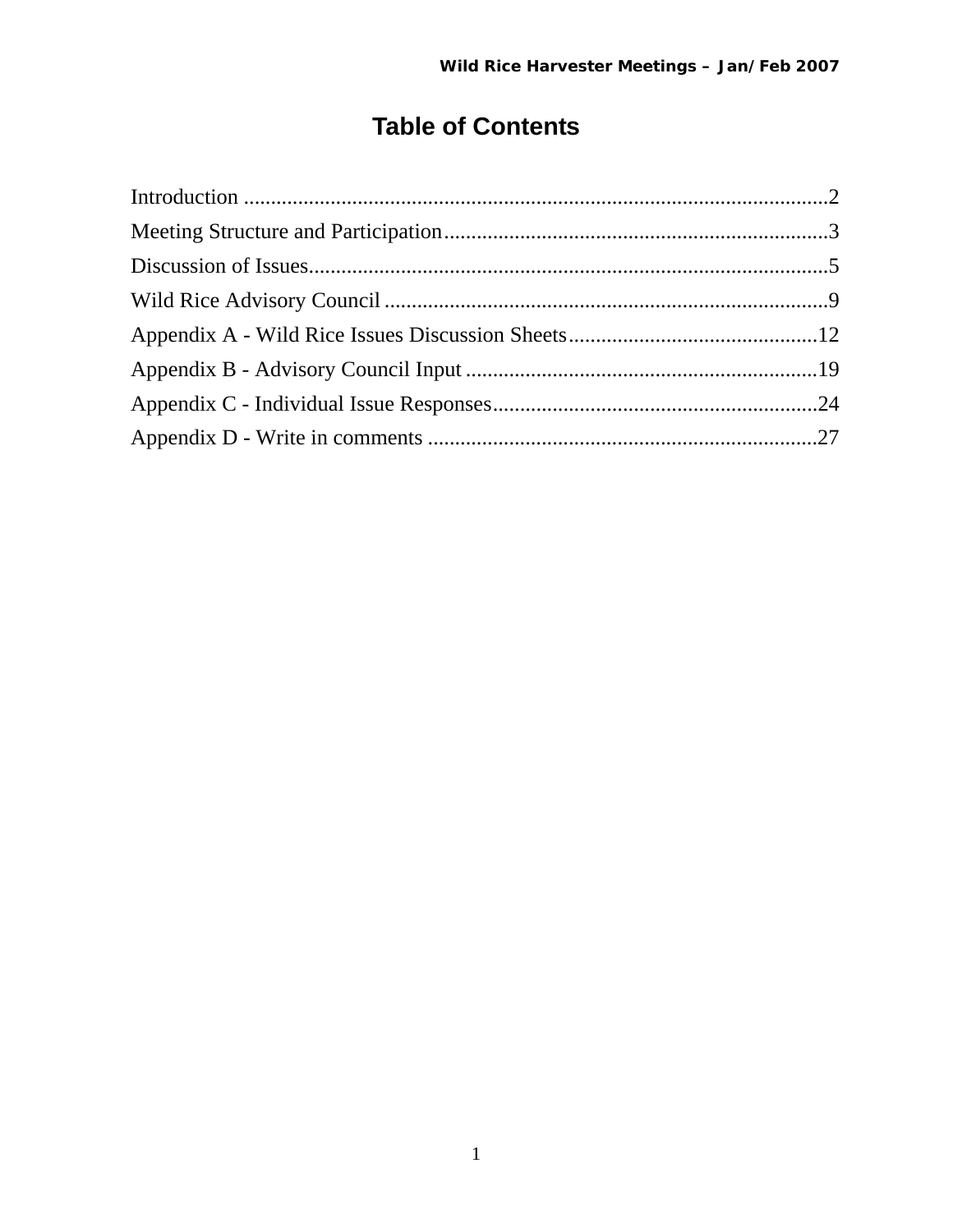### <span id="page-2-0"></span>*Introduction*

 Sustaining a ricing culture is dependent on having wild rice available, and accessible, for harvesting. Prior to European settlement wild rice (*Zizania palustris* L.) covered vast regions of the Upper Great Lakes but has since declined significantly across the landscape. Today wild rice occurs primarily in the northern half of Minnesota and Wisconsin, an area seeing rapid growth in lake homes and an increase in recreational use. Wild rice, susceptible to disturbance in its early growth stages, is also an annual plant with variable growth from year to year. Monitoring can be difficult and that which occurs is fragmented across the region and incomplete, particularly for smaller, less utilized beds. Whether wild rice is continuing to decline or expanding across the region is unknown and unclear.

 Recognized as '*manoomin'* by the Ojibwe, wild rice has been used in ceremonies and for sustenance by the indigenous peoples of the region for centuries. Today this unique resource, found in the shallow lakes and slow moving streams of Minnesota, Wisconsin and Ontario, Canada, is harvested by hand by both Native and non-Native Americans. Harvesting pressure, documented by license sales, has dropped dramatically since the 1980's and continues on a downward trend today. Rice harvesters, few in number, are culturally diverse and disbursed across a large area. In Minnesota, license sales for wild rice harvest typically average around 1200 while in Wisconsin sales fall closer to 650. However, neither of these numbers takes into account tribal harvesters gathering wild rice on tribal or treaty ceded lakes. Those numbers are difficult to come by since each reservation in Minnesota handles their own and in Wisconsin offreservation permits to harvest cover multiple activities (hunting, fishing and rice gathering).

 Management activities for wild rice, which include water level management through beaver dam removal or structural manipulation (dams), monitoring and reseeding of lakes, are handled by multiple agencies. In Minnesota a partnership effort between Ducks Unlimited and the Minnesota Department of Natural Resources monitors and manages 100-150 wild rice lakes on an annual basis. The Great Lakes Indian Fish and Wildlife Commission (GLIFWC), an agency representing eleven member Ojibwe nations in Wisconsin, Michigan and Minnesota, manages and monitors wild rice as part of the off reservation treaty rights granted to the Ojibwe in treaty-ceded lands. For Wisconsin the treaty ceded region includes nearly all of the harvestable wild rice beds and therefore GLIFWC is the primary management agency. In addition, individual tribal governments maintain and manage wild rice located within their reservation borders, thus creating a checkerboard of management across the rice growing region. Although cooperative work between these groups sometimes occurs, there is no formal means of evaluating, monitoring or sharing information across the region.

 Research being conducted through the University of Wisconsin – Madison explores the connections between those who harvest wild rice, the lakes they harvest and the management that influences both. During the process of investigating harvesting patterns and traditions, documented using interviews and site visits to wild rice lakes, research found consistent concerns across the region. These included: identifying strategies for long term protection of wild rice; limited communication among harvesters; and few means for harvesters and resource managers to discuss and respond to regional issues or policy decisions affecting wild rice management and harvest. To begin to address these concerns local meetings to discuss shared regional issues, including support for the formation of a Wild Rice Advisory Council, were set up and held across northern Minnesota and Wisconsin. This report summarizes and presents the results of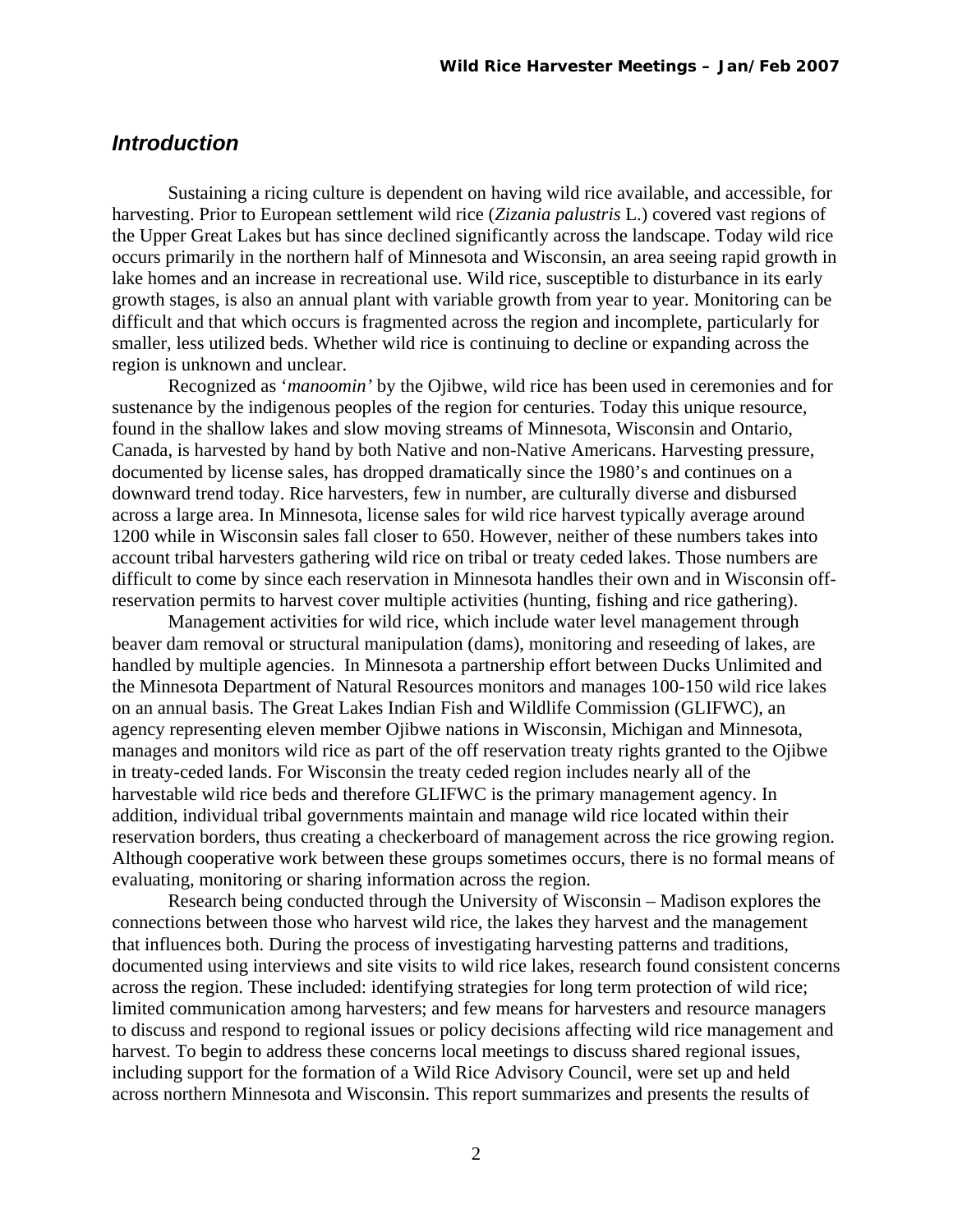<span id="page-3-0"></span>these meetings. Funding for this aspect of research was secured through a U.S. Community Forestry Research Fellowship.

## *Meeting Structure and Participation*

 All meetings were designed using the same format and were held from 6:00 p.m. to 8:30 p.m. on weeknights, with refreshments provided. Locations were determined by the earlier research study site locations, where a source of active harvester contacts was available. The format for each meeting was to describe the regional context of wild rice harvest and management, present information on genetic engineering issues and provide background on regional management (state or tribal affiliations). This was followed by small group discussions on issues identified by harvesters at the beginning of the meeting. People self-selected their small groups by topic. Each small group was responsible for recording the issues and participant discussion on the sheets provided and turning them in at the end of the meeting. At the conclusion of the meeting, each group presented a short summary to the other participants regarding their issue discussions. In addition, a questionnaire regarding the formation of a Wild Rice Advisory Council was handed out and collected at the meetings (all forms and responses are included in the appendixes.)

 Attendance at the meetings varied from 9 to 33 participants (during weather that occasionally saw temperatures dip well below 0 degrees F). One hundred and nine people attended the six meetings. Below is a summary of meeting attendance (Table 1), followed by a brief description of each meeting, in chronological order.

| <b>Location and</b>  | Harvester/interested | <b>DNR</b> or Natural | <b>Meeting space</b> |
|----------------------|----------------------|-----------------------|----------------------|
| date                 | persons attending    | <b>Resource Staff</b> |                      |
| <b>Ball Club, MN</b> | 21                   | 2                     | Community            |
| Jan 23, 2007         |                      |                       | Center               |
| <b>Bagley, MN</b>    | 6                    | 3                     | Fireside Grill       |
| Jan 25, 2007         |                      |                       |                      |
| Aitkin, MN           | 27                   | 6                     | Mille Lacs           |
| Jan 29, 2007         |                      |                       | Energy Coop.         |
| Webster, WI          | 12                   | 3                     | <b>Fire Hall</b>     |
| Jan 30, 2007         |                      |                       |                      |
| <b>Tower, MN</b>     | 16                   | 4                     | <b>DNR Hdqtrs</b>    |
| Feb 5, 2007          |                      |                       |                      |
| Mole Lake, WI        | 6                    | 3                     | <b>Tribal Center</b> |
| Feb 6, 2007          |                      |                       |                      |

 **Table 1 –** Meeting attendance and location

#### **Ball Club, MN –**

The first meeting of the series was held in the small community of Ball Club. The meeting opened with a welcome by Annette Drewes, meeting facilitator, followed by her presentation on UW research; genetic engineering of wild rice from the White Earth Land Recovery Project; and a presentation from Rod Ustipak from Ducks Unlimited and Minnesota Department of Natural Resources (DNR) who discussed wild rice management in Minnesota. In the second half, small groups often crossed into other topics while discussing an issue. Attendees included tribal and state harvesters, wild rice processors and Deer River Publishing. In this region several large lakes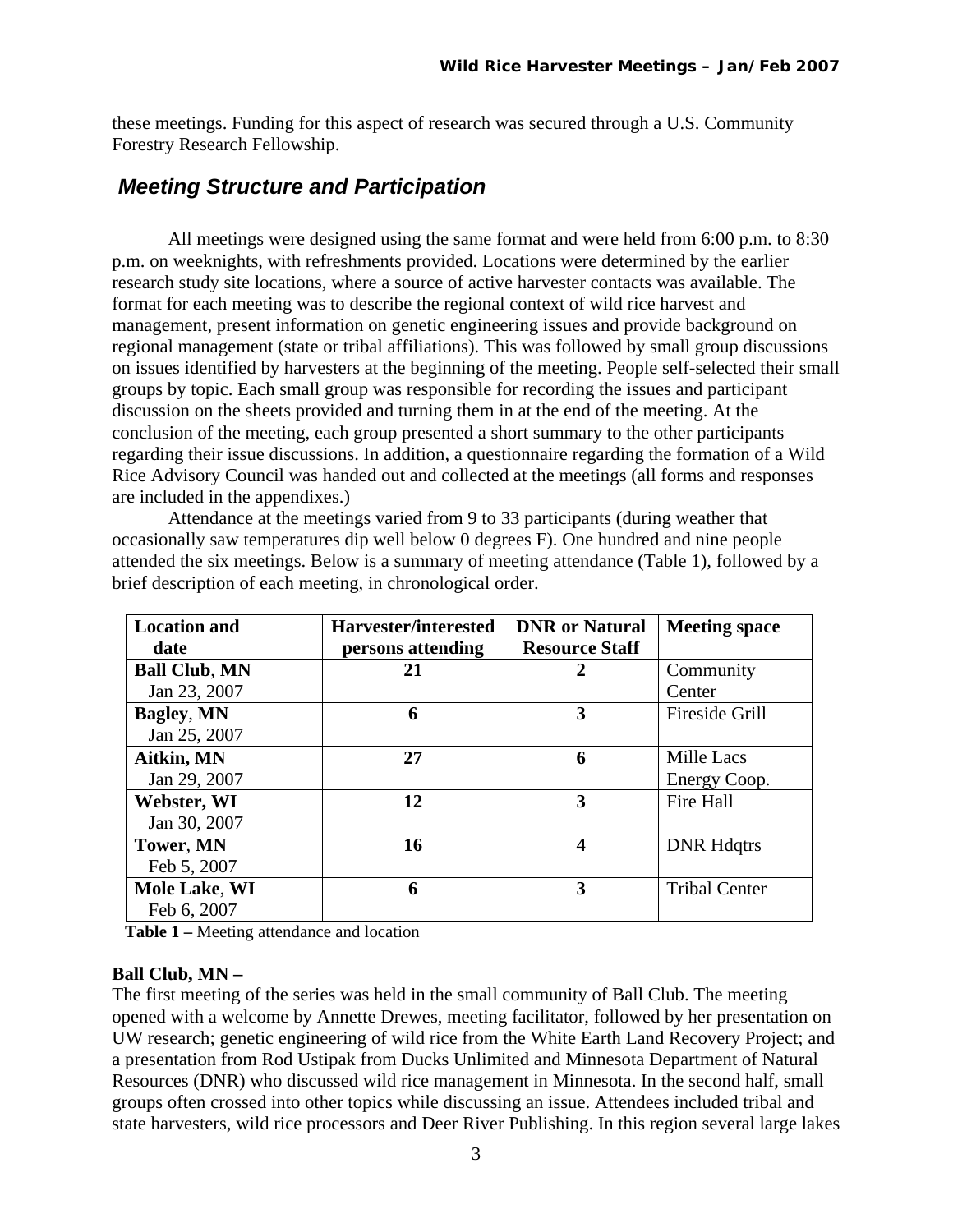occur (Winnibigoshish, Cass and Leech), most with some rice, and recreational boating issues came up in various ways.

----------------------------------------------------------------

#### **Bagley, MN –**

Meeting held at the Fireside Grill in Bagley. Format same as previous. Andrea Hanks was available to join us from the White Earth Land Recovery Project to discuss the issue of GMO wild rice and what is happening legislatively. Rod Ustipak also presented for DU and DNR. For such a small group, we had a lively discussion. Members of the Minnesota DNR and White Earth Natural Resources Division attended, along with local ricers. Much discussion of the proposed changes the Minnesota DNR had surveyed harvesters about. This was true for most of the Minnesota meetings.

**-----------------------------------------------------------------------** 

#### **Aitkin, MN –**

Meeting held at the Mille Lacs Energy Cooperative in Aitkin. Format was the same as previous: UW presentation; genetic modification DVD; and a presentation by natural resource staff, in this case Rod Ustipak who holds a joint position with Ducks Unlimited and Minnesota DNR. Rod presented the states cooperative wild rice management venture with DU and other entities. Many issues came up at this meeting and are represented in the summary. Very good turnout and lots of input received. Mille Lacs Band representatives also present along with Minnesota DNR staff.

----------------------------------------

#### **Webster, WI –**

Meeting held at the Webster Fire Hall in Webster, WI. Format the same as previous. Natural Resource presenter was Peter David, wildlife biologist from the Great Lakes Indian Fish and Wildlife Commission. Many participants came for the presentations but left prior to small group discussion – for various reasons. "Issues" were more around posting of regulated lakes and water levels/development. Wisconsin is not proposing any changes in regulation for wild rice harvest (as Minnesota is) and therefore many of the 'Minnesota' issues regarding opening hours, dates and equipment did not come up. Representatives from the Wisconsin Department of Natural Resources and the St. Croix Tribe were in attendance.

------------------------------------------

#### **Tower, MN -**

Meeting was held at the DNR Headquarters in Tower. Format was the same as previous: UW presentation; genetic modification DVD; and a presentation by natural resource staff, in this case Darren Vogt, biologist with the 1854 Treaty Authority. Before breaking into issue groups, this group asked for an update on the issues with Big Rice Lake and a short update was given by DNR staff present. Interest in Big Rice held for most of the meeting, with many of the issues having applications across other ricing waters.

#### **Mole Lake, WI –**

Meeting opened with words from Fred Ackley Jr., recognizing the history and spiritual gifts of wild rice to the Ojibwe people. Presentation on research (UW), followed by genetic modification DVD from White Earth Land Recovery Project (same format as earlier meetings). Peter David, wildlife biologist with Great Lakes Indian Fish and Wildlife Commission, finished up the presentations by discussing wild rice management within the ceded territories. Presentations followed by open discussion on issues – this group did not break into smaller groups.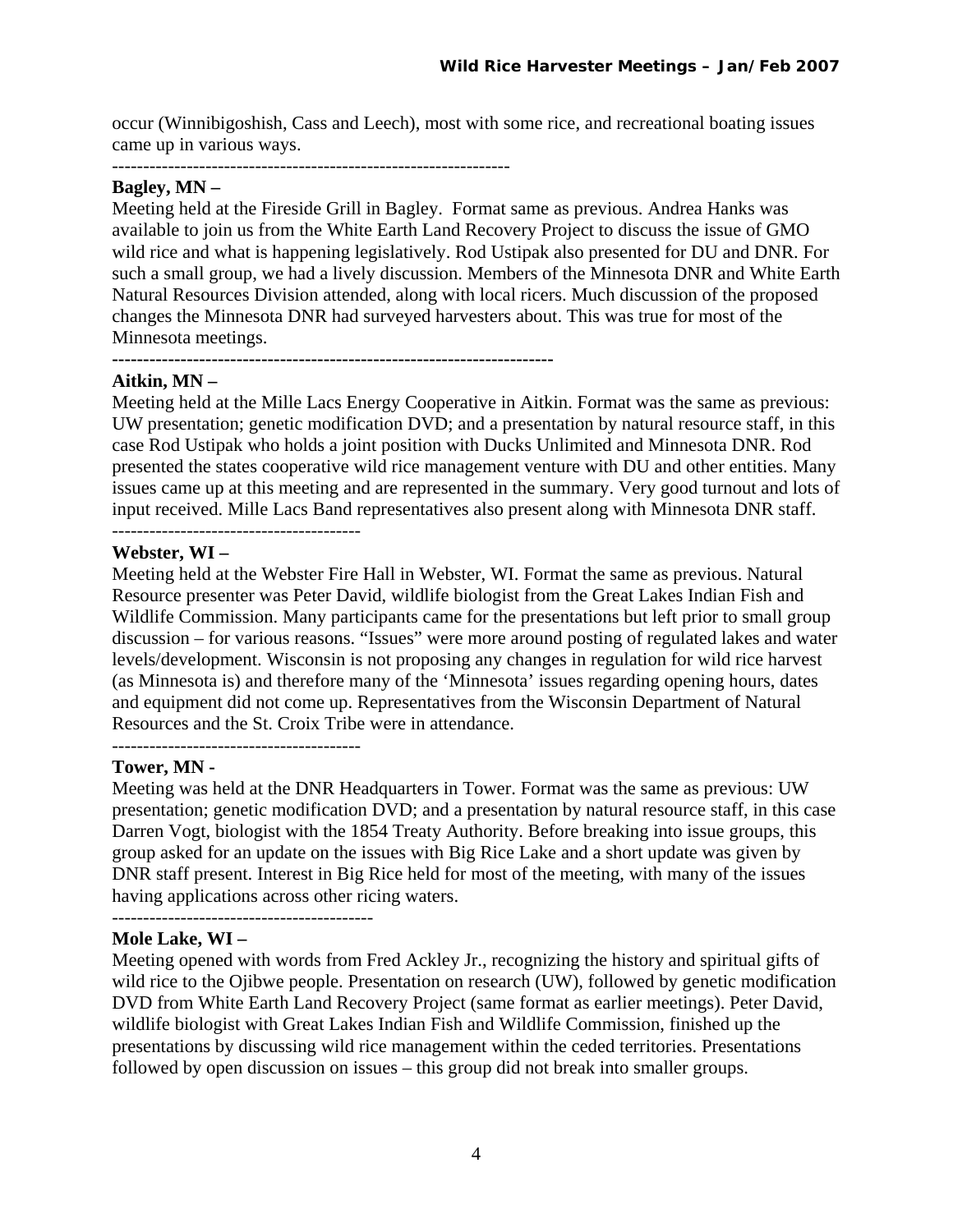### <span id="page-5-0"></span>*Discussion of Issues*

 The opening of rice beds and the hours for harvesting were the topics drawing the most discussion at the regional meetings. In Minnesota, state lakes are not posted and individuals may harvest wild rice when it is ripe, any time after July 15. Minnesota has proposed changing that date to August  $15<sup>th</sup>$ . Wisconsin operates a bit differently in that only a small set of regulated lakes are posted for harvesting, everything else may be harvested once it is ripe. The two Wisconsin meetings did not generate much discussion on opening dates other than a few comments on coordinating the posting information better (it's currently posted on the Great Lakes Indian Fish and Wildlife Commission's website). Protecting the rice crop and getting young people involved in ricing were also discussed at most meetings.

 It's important to note that the Minnesota Department of Natural Resources had recently sent surveys to all state wild rice license buyers in late December. In addition to questions regarding their own participation, harvesters were asked if they would support changing several regulations. These included the hours of harvest (currently 9-3) to 10 a.m. to sunset, changing the start date from July 15 to August 15, increasing the allowed width of watercraft used for harvesting from 36 to 38 inches and extending the nonresident license from one day to 7 days. These questions are reflected in the issues that arose in the Minnesota meetings.

#### **Opening dates and management**

 Moving the opening date from July to August had mixed responses. There were many who liked the idea, "definitely change," "state opens too soon" and others who felt that the current date was fine "we don't need a starting gun in August." There was concern for areas that ripened earlier than August  $15<sup>th</sup>$ , most notably streams in the far northern reaches of Minnesota. Wisconsin does not have an opening 'date', regulated lakes are posted for opening while unregulated lakes are open whenever ripe.

 The idea of 'ripeness' was discussed at several meetings and always in conjunction with opening of lakes and early harvest. Wild rice seeds on the same stalk ripen at different times, allowing harvesters to revisit beds over a series of days. This means that some rice may be falling while other rice is still forming. Harvesters felt that it did not hurt the plant to harvest when the seed was still some what in the milky stage as it ripens up after being picked, others held the view that it needs to fully ripen on the stalk. Those wanting to pick it earlier felt that if left to ripen completely, an entire crop could be lost to a storm or wind. Others regarded this as just re-seeding and not a bad thing.

 Along these lines, much discussion took place on the benefits of posting lakes open individually, to avoid people harvesting too early. It is clear from the discussions however that without an agreed 'ripeness' definition, any posting will be considered too early or too late, depending on who you ask (this was the case in Wisconsin on posted lakes). Although the state of Minnesota no longer posts lakes, many remembered when they had posted them and commented that they would like to see posting return. At the same time, others liked the current system and would like to see a more hands off approach in regulating harvest.

 Suggestions were offered regarding how posting and the checking of rice beds could take place. Included in these were using a local, knowledgeable committee to 'govern' lake postings, using a council to serve as a central location for people to call information into (state and tribal collaboration), and use of local committees to monitor the season start on major wild rice stands, or utilize volunteers that are knowledgeable, older and local. With posting harvesters would like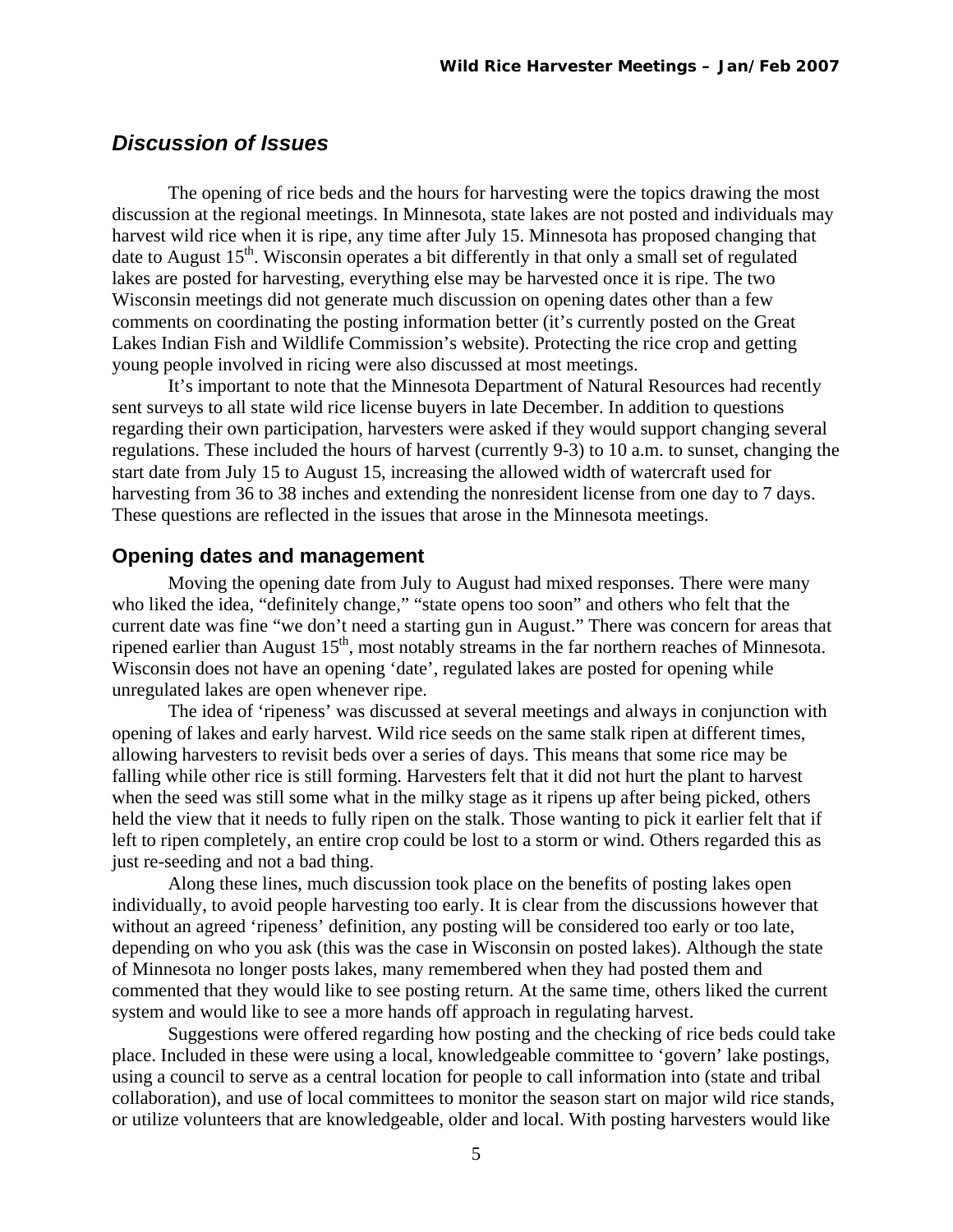to see a phone number, website or press releases where this information would be readily available. Currently both the state of Wisconsin and most tribal governments in Minnesota give 48 hours notice on posted lakes using lake landing postings and/or the web.

 **Ricing hours**, in Minnesota from 9 a.m. – 3 p.m. and in Wisconsin, 10 a.m. to dark, generated discussion primarily in the Minnesota workshops. Limited hours and even alternate days were acceptable to some groups. Many agreed that six hours of being on the beds was plenty of time but this was countered by those looking for more flexibility in schedules, with hours going later in the day. Reasons for extending hours included giving access to kids with school and those with jobs. Reasons for limiting hours included resting the beds and allowing ducks to return to the rice without being disturbed.

 Access to **management information,** such as status reports, aerial photos of rice beds and even regular meetings were suggested in the meetings. There were also a few that would like to see **regulations** relaxed in general.

#### **Enforcement and license fees**

 Although often lumped under management, enforcement and fees came up quite often in discussions. Harvesters wanted to see more enforcement of hours and postings (where those occur) with consequences being loss of license and or rice. Several comments regarding enforcement of the 'green rice' law, including the lack of a definition, which keeps the law unenforceable. I did confirm with the Minnesota DNR that no violations are recorded for harvesting green rice in Minnesota, back to 1984. Comments regarding enforcement also included education of Conservation Officers on watercraft definition and associated life vest requirements. Primarily people wanted to see the harvesting of 'green rice' and the breaking of stalks curtailed, either through enforcement or perhaps peer pressure.

 Boat width, a question on the Minnesota survey, got a few responses – mostly leave as is, "36 inches is wide enough" but also a request to lengthen the legal length to "fit current canoe lengths." Most people opposed to extending lengths and widths were concerned with the damage done to the rice plants by bigger boats.

**License fees,** which vary between the two states (\$26 in Minnesota and \$8.25 in Wisconsin) drew limited discussion. In Minnesota once people found out that the entire license amount is used for wild rice management, individuals were okay with that amount. They did note however that for a family with older children trying to rice (17 and 18 year olds) it added up quite quickly. In a Wisconsin meeting, fee increases were suggested if the money could be dedicated to rice management.

**Non-resident licenses,** not available in Wisconsin**,** currently sell in Minnesota for a one day use. Some felt that changing the license to a seven day license was fine; others spoke to keeping it at one day. In Minnesota the topic generated enough interest to note that a nonresident paid 9 cents a minute to harvest wild rice in Minnesota, a fee considered extremely high.

#### **Water levels**

 Throughout the meetings water levels came up time and again. Either there were concerns with natural fluctuations in water "90's high water levels – poor rice beds for a decade" or discussion on manipulating water levels through dam controls or outlet management. A comment was made that the Corp is rewriting reservoir plans to accommodate more natural flows. Suggestions for dam removal were made on several lakes in Cass and Crow Wing counties. The idea of a wild rice council representative attending meetings for water level discussions was also mentioned. Other concerns dealt with correlation of water levels between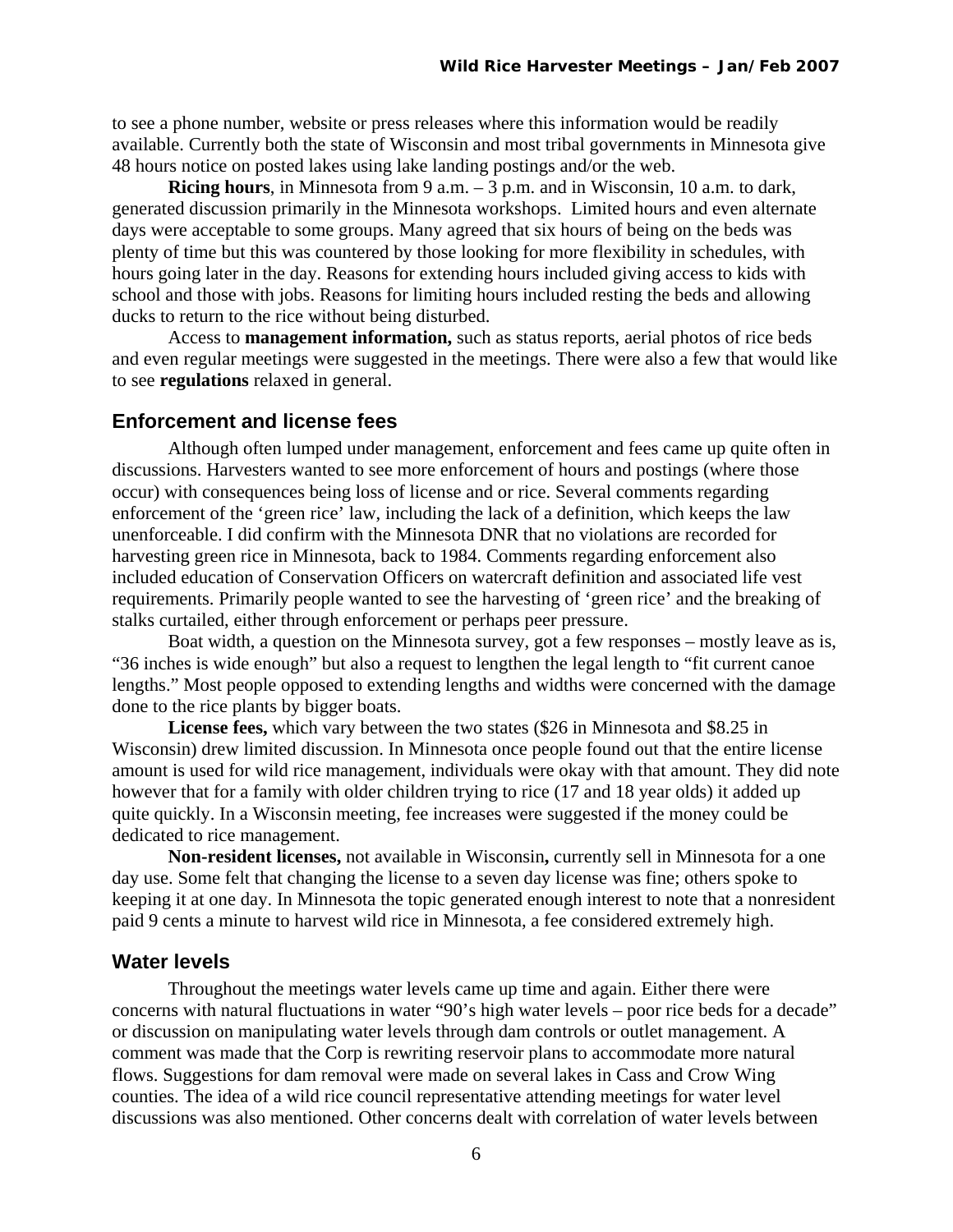DU/DNR and wild rice harvesters and one comment was raised concerning pumping water to paddies (not wanted).

### **Genetic Engineering**

 Genetic modification of wild rice, although it has not occurred as of yet, was a large concern at many of the meetings. Harvesters feared the "contamination of native rice," the loss of a cultural heritage if GMO wild rice was allowed in Minnesota or Wisconsin, and competition in the market place. Banning genetically engineered wild rice, through legislation, should be a top priority of any wild rice council. Using a county by county action to prohibit GMO experimentation was one suggestion. Mention of patent protections for wild rice also came up. It was clear this was one issue that all harvesters shared one voice on – do not allow genetically engineered wild rice to come into either Minnesota or Wisconsin.

 Along these same lines, **market issues** came into play. Minnesota has labeling laws for wild rice sold in markets, but Wisconsin does not. Even with these laws in place there was a lot of discussion regarding "the stranglehold of the paddy ricers on the hand harvesters money for their real product." One possible approach to address this issue is the possibility of certifying lake wild rice as organic. It was felt that a Council could press for this certification and that it would increase market value. However individuals also stated that they have no problem selling their hand harvested wild rice on the market.

### **Ecological issues**

 Ecological issues primarily came out of discussions for protecting wild rice. One of the most often heard issues was shoreline development and educating lakeshore owners and/or realtors to recognize wild rice beds and perhaps develop easements or education. Involving lake associations, identifying shorelines as 'wild rice habitat' to prevent future development and developing a county by county listing of "sensitive" areas were all offered as suggestions. Use of a "Heritage" label was also mentioned as a possible first step in identifying wild rice beds. There is some protection under current state regulations in both Minnesota and Wisconsin for wild rice, however more needs to be done.

 Wisconsin also had some issues regarding discharge from a particular lake into other ricing areas. Mercury pollution is an issue for many lakes in both states, mostly pertaining to fish consumption.

 **Boat traffic** came up in several areas, especially with those having rice beds on larger recreational lakes. Ideas for preventing damage to the wild rice from boats included "no wake zones," use of marker buoys and restrictions on boat sizes allowed in the rice.

#### **Education**

 Two main ideas came out of this issue – educating the public regarding the difference between natural wild rice and paddy rice and educating those landowners who live adjacent to wild rice beds. Target audiences for education were the norm, little input was received on how or what should be developed to do the education. People basically want others to know more about wild rice and how it's different from paddy rice. Education for lake shore owners, watershed organizations, resort owners and realtors were the targets for shoreline issues. Increased communication to harvesters, through websites or newspaper reports was also mentioned.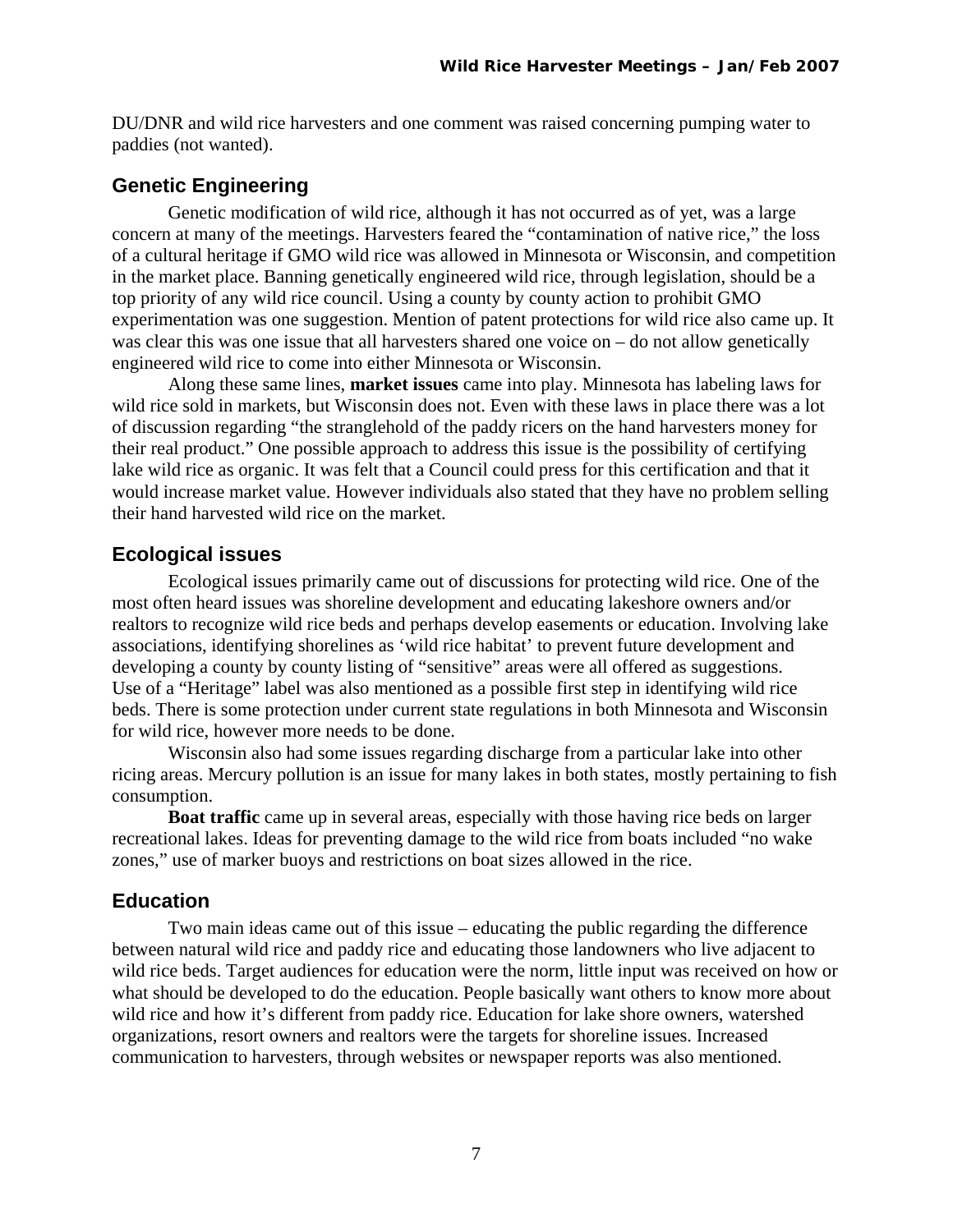#### **Recruitment**

Fewer and fewer youth are choosing to participate in harvesting wild rice. Harvesters recognize this and see a need to encourage people to try ricing, while learning proper techniques. White Earth, Bois Forte, Leech Lake and Mole Lake band members all mentioned programs or activities within the reservations which encourage and introduce youth to wild rice harvesting and processing. The comment was made that young people "need to see you do it" in order to get involved, that economics is no longer an incentive.

 Other strategies for encouraging more participation included offering community education classes, lengthening hours so kids can harvest after school and connecting novices with experienced people and help them find equipment. Setting up a mentoring network was also mentioned, which would provide a way to encourage proper technique.

#### **Council: Educating, Informing, Preserving**

 The idea of a Wild Rice Advisory Council generated many ideas on roles for such an organization. Loss of the cultural aspects of ricing, social implications for incoming ricers on state lakes, especially when culturally diverse (tribal and non-tribal), and recruiting new people were among the more social aspects. Organizing a Wild Rice Harvesting Day – using state and tribal pickers to mentor others was mentioned as a possible activity to promote harvesting. Other activities suggested include holding a Wild Rice Seminar (1 day), supporting a Scientific wild rice conference every 2-3 years, providing buyer and processor lists as well as supporting local annual meetings. More direct comments on this are posted under the Wild Rice Advisory Council input sheets

#### **Conclusion**

Wild rice issues vary by location, determined by an area's history, management authority and ecological landscape. The purpose of these meetings was not to highlight differences, but to identify commonalities – common issues that are present whether management is state or tribal, whether or not there is an abundance of ricing lakes or only a few, and independent of local history. It is important to be aware of localized differences and recognize common themes across the wild rice landscape. Table 2 provides a snapshot look at the issues by location. Full details of issues identified at each meeting are located in the appendixes.

|                                   | <b>Aitkin</b> | <b>Bagley</b> | <b>Ball Club</b> | <b>Tower</b> | Webster | <b>Mole Lake</b> |
|-----------------------------------|---------------|---------------|------------------|--------------|---------|------------------|
| <b>Issues of concern</b>          | <b>MN</b>     | <b>MN</b>     | <b>MN</b>        | <b>MN</b>    | WI      | WI               |
| Opening dates, hours,             | XX            | XX            | XX               | XX           | XX      |                  |
| posting and management            |               |               |                  |              |         |                  |
| <b>Enforcement</b>                |               |               | XX               | XX           | XX      |                  |
| License fees                      | XX            | XX            | XX               |              | XX      |                  |
| Water levels                      | XX            | XX            | XX               | XX           |         |                  |
| Genetic engineering               | XX            | XX            | XX               | XX           |         | XX               |
| <b>Ecological issues</b>          | XX            |               | XX               |              | XX      | XX               |
| <b>Education</b>                  | XX            | XX            | XX               | XX           | XX      | XX               |
| Recruitment                       | XX            | XX            |                  | XX           |         | XX               |
| <b>Wild Rice Advisory Council</b> | XX            | $\mathbf{XX}$ | $\mathbf{XX}$    |              |         | XX               |

**Table 2 -**This summary table is intended to present a quick view of what was discussed in the different small groups, based on the information from the issues discussion sheets. Keep in mind that issues may have been discussed, but not recorded.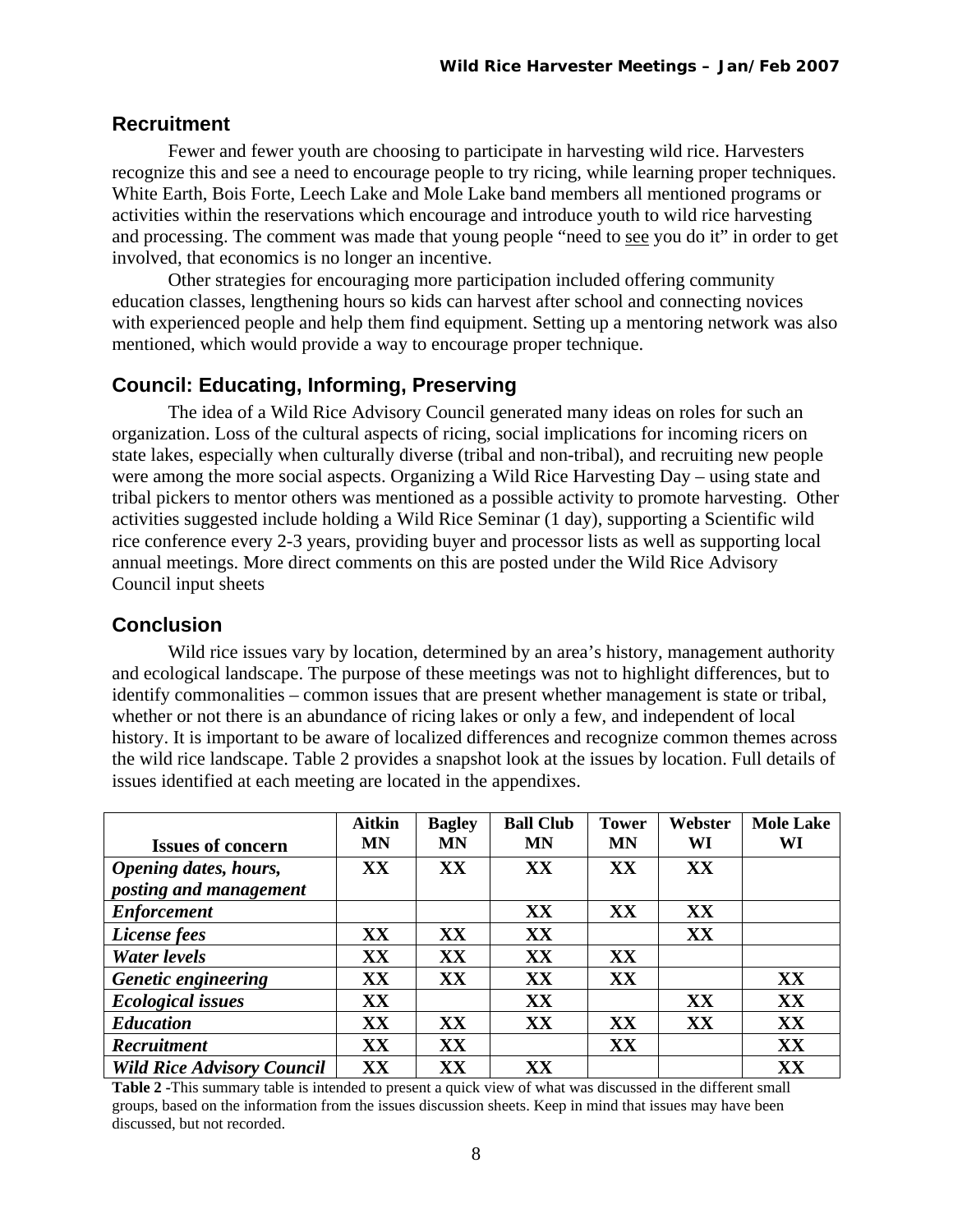### <span id="page-9-0"></span>*Wild Rice Advisory Council*

 Overwhelmingly people responded favorably to the **idea** of a Wild Rice Advisory Council (48 out of 54 responding said "Yes"). Knowing that the idea would mean different things to different people, participants were asked to identify **possible roles** for such a council. Roles identified ranged from 'protecting' wild rice to 'advising legislature' and were grouped into the following categories: **Advisory**, **Communication**, **Education and Information**, **Genetic Modification Issues**, **Marketing and Research**, **Monitoring**, **Processor Information**, **Water Level Control**, **Harvester Recruitment** and the largest category, **Protection**. Each category is described in more detail below (full summaries are in Appendix B)..

 **Advisory** (15 comments) - Overall people felt that it would be good to have a council that could advise on issues of management, regulation and policy at the state level. Several felt strongly that any organized group should be "Advisory only," and "only be a council for recommendation."

 **Communication** (14 comments) - Communication between harvesters and resource managers, between harvesters from different areas and between state and tribal entities was identified in this category. Respondents felt that a council might act as a forum for different stakeholders to come together to share information and discuss issues. Additionally, comments on creating a 'voice' for wild rice were included in this category and spoke to organizing support for wild rice beds.

 **Education and Information** (11 comments) - This category really addressed having an opportunity to educate the general public in regards to wild rice issues, "public awareness about true 'wild' rice." Providing a resource to keep people informed, educate legislators and hold meetings was the main response.

 **Genetic Modification Issues** (9 comments) - Bottom line responses from participants were "ban genetic engineering of wild rice" and use the council to push at the county and state levels for appropriate legislation. This was true in both Wisconsin and Minnesota.

**Marketing and Research** (8 comments) - Promoting 'organic certification' and addressing issues with marketing and labeling regarding paddy rice and wild rice were the concerns listed for a council to address.

 **Monitoring** (8 comments) - A surprising number of responses addressed the need for monitoring of current rice lakes and rice beds, addressing issues of change in size or viability, collection of harvest amounts, grading lake production (good, fair, poor) and identifying new or old beds.

**Processor Information** (6 comments) - These comments could have been added to Information or Recruitment, but were substantial enough that I put them in a separate category. Basically people would like to have access to information on processors and buyers, preferably on the web.

**Water Level Control** (8 comments) -Water level is such a major issue that it basically got its own category. Advocating for water levels favorable to wild rice were the comments here.

**Harvester Recruitment** (7 comments) - Using the council to provide training and education, even "pairing ricers with mentors" was identified as a potential role. Coordinating community education courses to providing resources for those wanting to learn to rice are also mentioned.

**Protection** (27 comments)- "Fighting to protect the rice" or simply "Protection" was identified as a role for the council to take on. How to protect the rice fell into three main areas: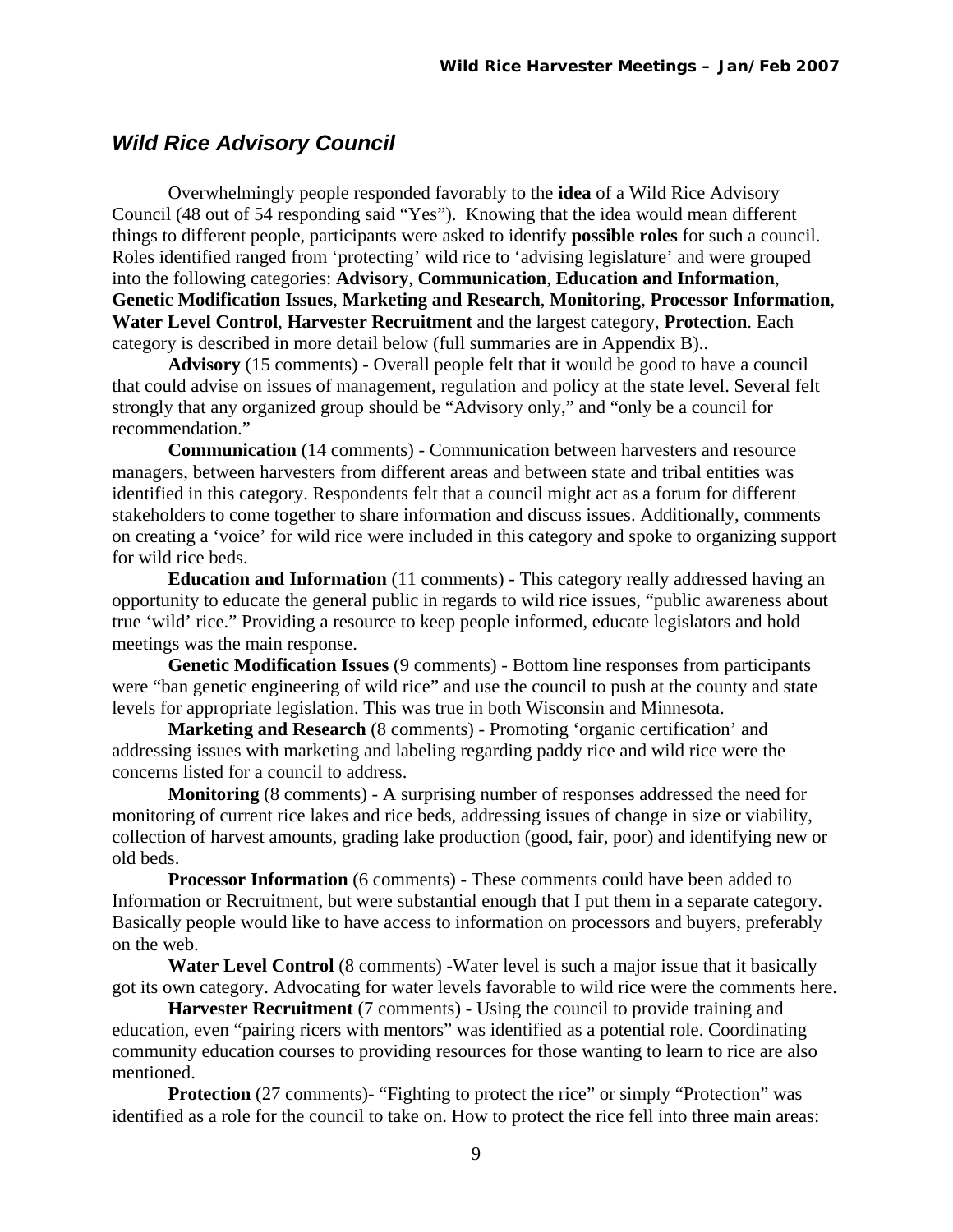promote proper practices, regulate opening, and focus on shoreline development issues. It was clear from the meetings that there is a difference of opinion on when it's best to harvest wild rice. Those advocating for full ripening on the stalk were pitted against those wanting to harvest while the rice grains still had some milk to them. Both viewpoints want the rice protected. Of course, this discussion goes right into the 'regulate opening' debate. Local authority and setting opening dates on individual beds was more the norm than just an early date (July 15). There were ten comments for a council to assist in some way with regulating openings. Finally, shoreline development was recognized as an issue threatening rice beds in various areas. Educating shoreline residents, promoting 'no wake zones' and other protection matters were mentioned as possible roles for a council.

#### **Structure and representation**

Participants were also asked for their ideas on the structure and representation of a wild rice advisory council. Comments on this question fell into either structure or representation (people), with one comment regarding funding and stating that the council should be "…subsidized as the special interest groups." People and structure influence each other, how the council is structured will determine who participates and who participates will determine the structure.

**Representation** (19 comments) - Experienced harvesters (one mentions 10 years or more) are mentioned often as are tribal harvesters and elders. Representatives from DNR, tribes, government organizations, buyers and processors, DU and duck hunters are also mentioned multiple times. Additional groups receiving mention are interested people, non-residents, sales organizations, accredited agricultural advisors, shoreline owners, and Canadian representation.

**Structure** (14 comments) - The most common structure suggested is some form of local ricers, from particular lakes or areas, representing their region on a larger council. 'Chairperson for gathering info' is another way it's presented. One mention is made of organizing through a membership fee, like the Minnesota Trappers association. Informal, simple, circular, "loose to the point of ineffectiveness" are other descriptions. One comment suggests monthly or bimonthly meetings.

#### **Alternatives**

When asked for "other ways we might organize?" respondents suggested local committees, electronic organization, ricing organizations – both state or DU model, and various other strategies. Under local committees respondents brought up local management by committees on state controlled lakes as a way of working with the DNR or taking over control from DNR. Electronic organization simply refers to using email or a newsgroup/website to share information. Creating a 'wild ricers association of Minnesota' was offered as an alternative to the council, following the model of trappers. Creating a non-profit was also identified as a potential, or a broader organization like DU, organized with different chapters. Asking for tribal input on surrounding state lake areas, rice conventions, support from the Minnesota Chippewa Tribe, and written surveys were also contributed.

#### **Next steps**

 When asked what they would like to see as next steps, formation of a council, or a future gathering was identified by 17 respondents. Some suggested another meeting to draw up advisory points, define objectives, develop training, develop a mission statement, establish a regular schedule of communications with managers, and develop ideas. Another suggested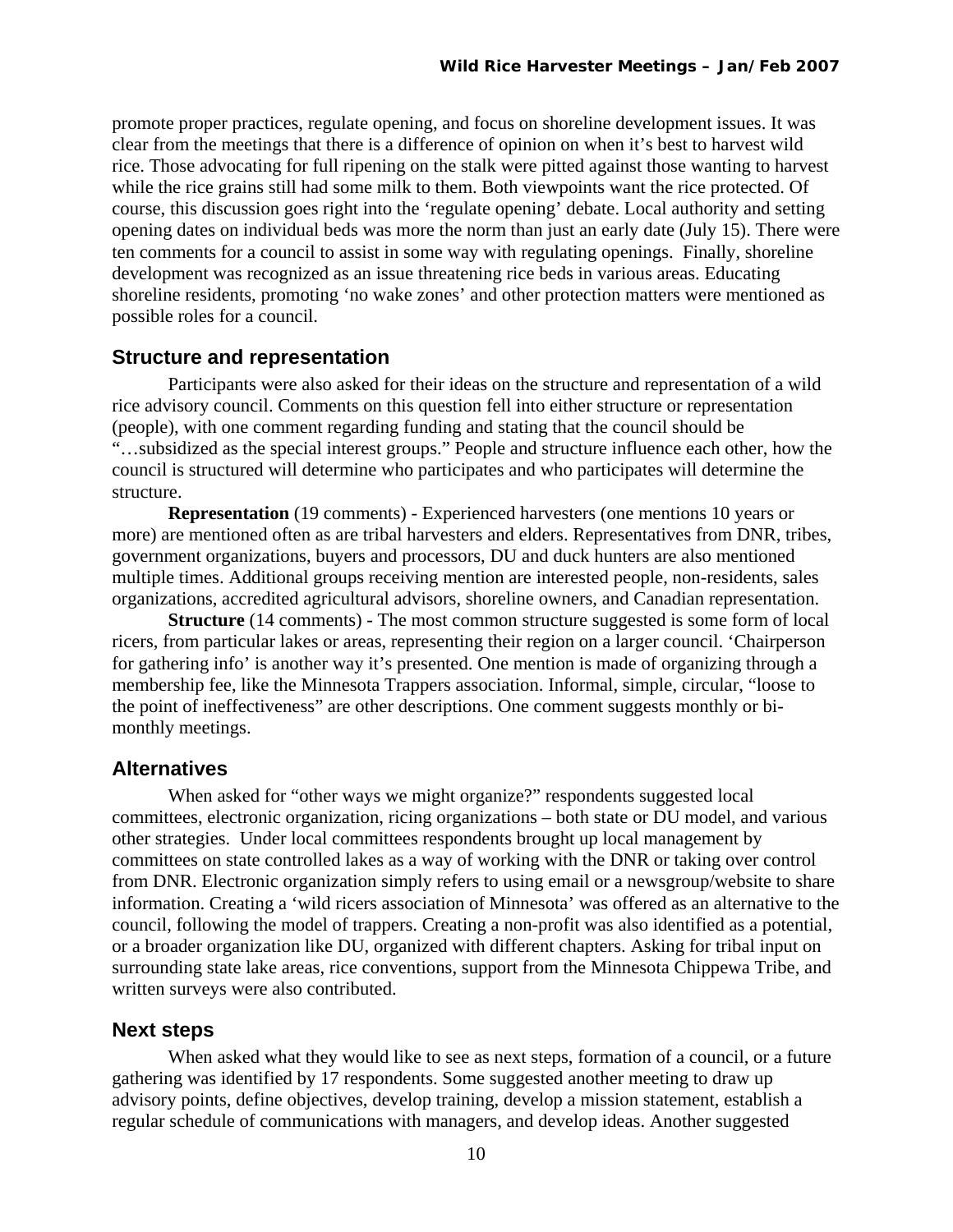writing by-laws to get 501-C3 non-profit status. Information sharing (7 comments) through more meetings, setting up a website, and keeping counties informed were also suggested as next steps. One suggestion, which I did hear in more than one location, was 'take a kid ricing day for free' with no charge or license needed and finally, trying a set of lakes managed by individuals on that lake.

### **Summary**

Each meeting had it's own 'tone' yet overwhelmingly there was support and a sense of urgency in moving forward with some sort of organization/council to support the practice of harvesting wild rice and protect the resource for future generations. How we move forward will be determined by those who have the time and energy to take the next steps. Forty six participants identified themselves as interested in participating in the development of a council. As mentioned in the meetings, funding exists through the Community Forestry Research Fellowship for an initial organizing meeting. Where and when this will take place is still undetermined, but it is hoped that it will take place within the year. Opportunities for collaboration and partnering are being sought, while considering how best to accommodate such a disbursed but interested harvesting community. Your assistance in sharing this information with other harvesters is requested. As always, I can be reached at [aldrewes@wisc.edu](mailto:aldrewes@wisc.edu) or by phone at 218-368-5050. Thank you to all who took the time to attend the meetings and provide comment and direction in the interest of wild rice. Miigwech!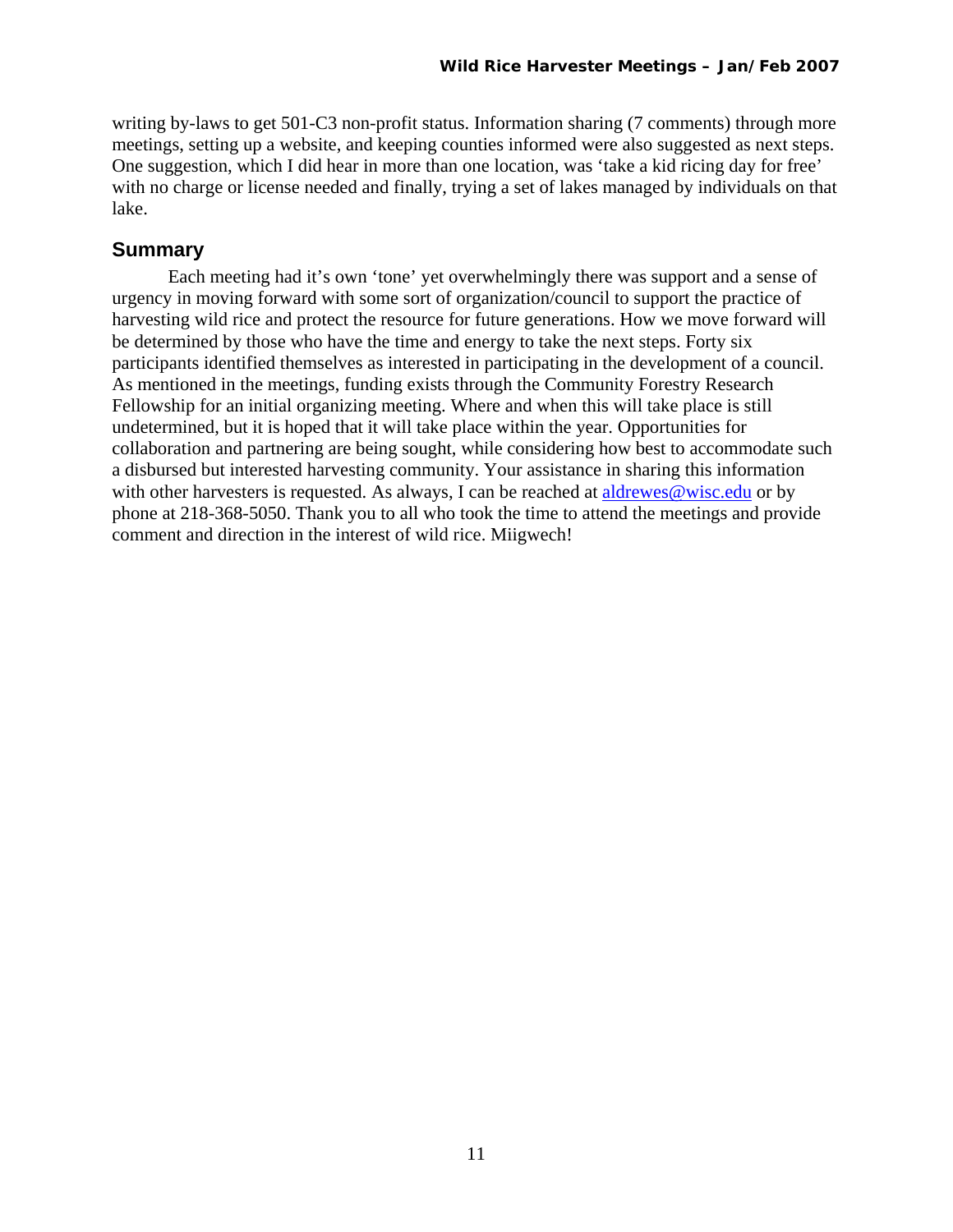## <span id="page-12-0"></span>*Appendix A - Wild Rice Issues Discussion Sheets*

 At each meeting (except Mole Lake) harvesters were asked to identify 3-4 issues that they would like to see discussed at the meeting, by filling out a small slip of paper. These individual issues were then grouped to create discussion groups for the second half of the meeting. Discussion groups were responsible for recording the small group input and turning it in at the end of the meeting.

 Below each meeting location the issues for each discussion group are identified from the blue sheets. The details from these small group blue sheets are listed last. For example, Ball Club had 4 sheets turned in, and they are listed just below Ball Club. Below the issue headings the details from each page are listed. Information listed is verbatim from the sheets and represented as presented – these are the views of participants in each discussion group. To see the individual issues identified –see Appendix C.

## **BALL CLUB, MN**

**Opening Dates and Management – Protection of Beds and their quality** 

**GMO's, Hybrid, Organic** 

**Opening Dates and Management** 

**Water levels** 

### **Opening Dates and Management – Protection of Beds and their quality**

- Opening dates should be posted the readiness of the rice needs to be checked by someone knowledgeable, like they do on the Reservation [Leech Lake]. Should be done on state regulated lakes. Maybe volunteers – a council.
- Need to have a phone # or web site where people could get information about which lakes are open to harvest. Reservation lakes have 48 hour notice. This is good.
- Hours of ricing, 9-3 is good to allow the rice to recover from harvesters every other day works. Later hours would allow school kids and those with jobs that they can't get time off to be able to rice. Enforce the hours and postings.
- Enforce the green rice law do not start the season in July stop the people who decide to harvest green rice.
- Make a "no wake zone" for boats.
- Enforcing could be taking rice taking license –but do enforce it.
- Size of boats 36" is wide enough.
- Breaking of stalks should be stopped Leech lake gives verbal warning. Peer pressure?
- Raise non-resident license cost, drop ours mentioned. However \$26 is worth it if the rice beds are being checked and posted, so people don't get on there too early.
- Education needed…Training by DNR? Pamphlets on how to and what not to do? Videos – instructional – run on public TV?
- Reports on status of lakes, how much rice, is it ripe? Aerial shots helpful.
- Definitely change the July  $15<sup>th</sup>$  opening date to at least August. Some people just don't have sense about when a lake is ready.
- Regulate at least the biggest state lakes.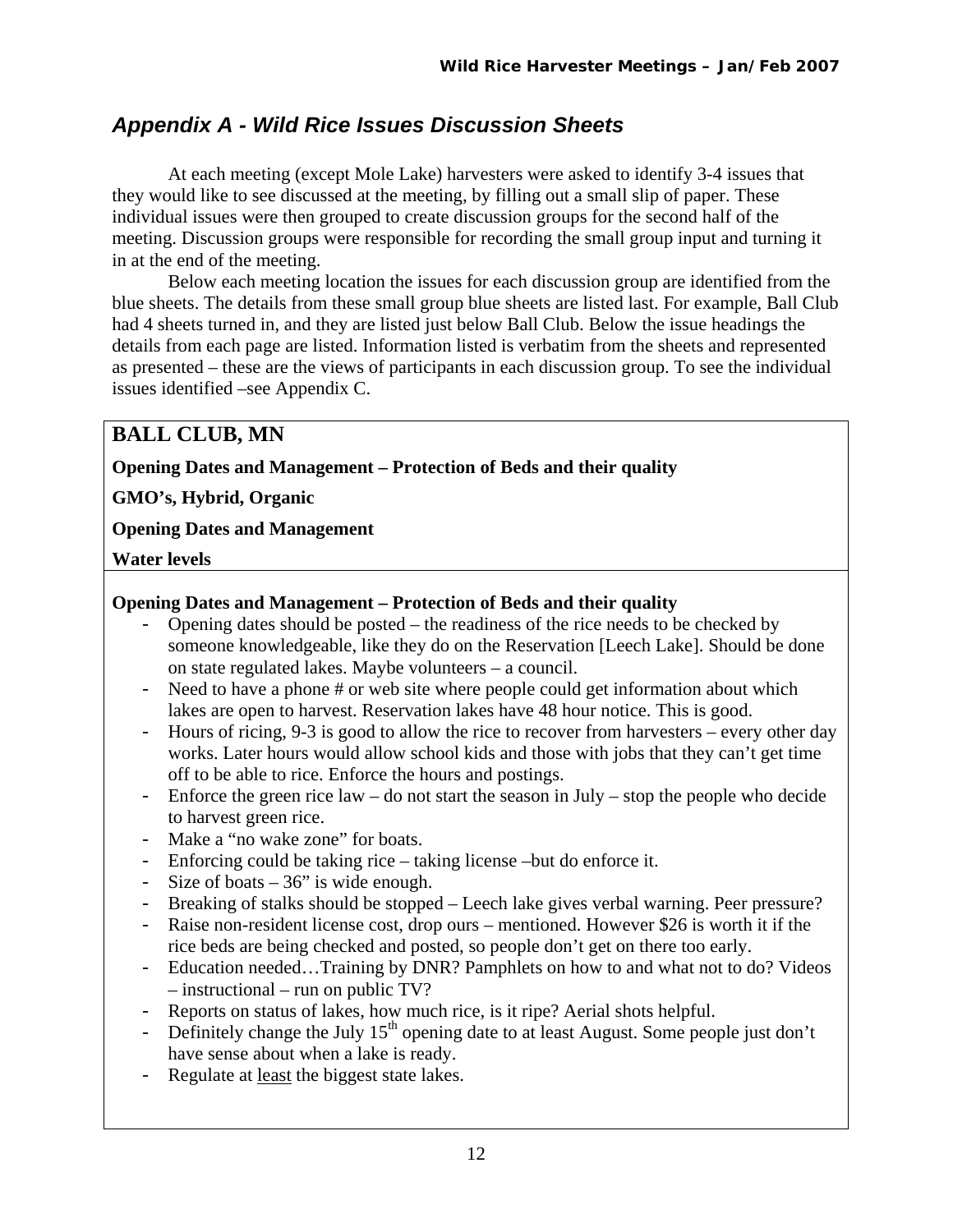### **GMO's, Hybrid, Organic**

- Don't want the contamination of native rice. Cultural heritage, leave well enough alone. Biologically it could contaminate a rice plant that's been in existence for thousands of years. Action: Legislation at state and national levels. Sponsors – Reservations, Tribal Councils, GLIFWC
- Idea certify "organic" for Minnesota natural rice. Council could press for certification.
- If council develops this should be #1 priority legislation. Stop research by U of M.

#### **Opening Dates and Management**

- Harvester perspectives: high price of license, how many out of state people are here ricing, rice harvest course (info on how to do – video)
- Open dates: local entity deciding when to open lake. (state and Tribal)
- Hours: time of day, weather regulates ripeness
- State opens too soon open everyday: State needs to enforce.
- Have a council central location- for people to call into for info on each lake (collaboration between members state/tribal)
- Press release to radio/newspaper about council's decision on open/close of lake. Have a knowledgeable local person to give info to council members.
- More enforcement (mostly state, tribal seems up to par)
- Keep boats out of rice beds, weight limits: regulation of the size of boats used while ricing. 36 inches and only canoes.
- 5% for reseeding.

#### **Water levels**

- 90's high water levels poor rice beds for a decade
- No permits for pumping water to paddies, no paddies
- Control natural creator, Fed. Dept. of Trans.
- Leave the water level within a fluctuation of 5-6" (NO MORE) during the critical aerial stage of the stalks
- No wake zone buoy.
- Big Boats/Big wakes (not in the beds at all); Big motors/ trolling motors; Mud motors duck hunters (Go Devil).
- Educate the public resort owners
- Corp dams USACE rewriting reservoir plan. Aware trying to revamp so the waterflow is more natural.
- Validate/influence choices.
- Council representative goes to DU meetings, state/tribal members both.
- Shoreline development conflicts with recreation.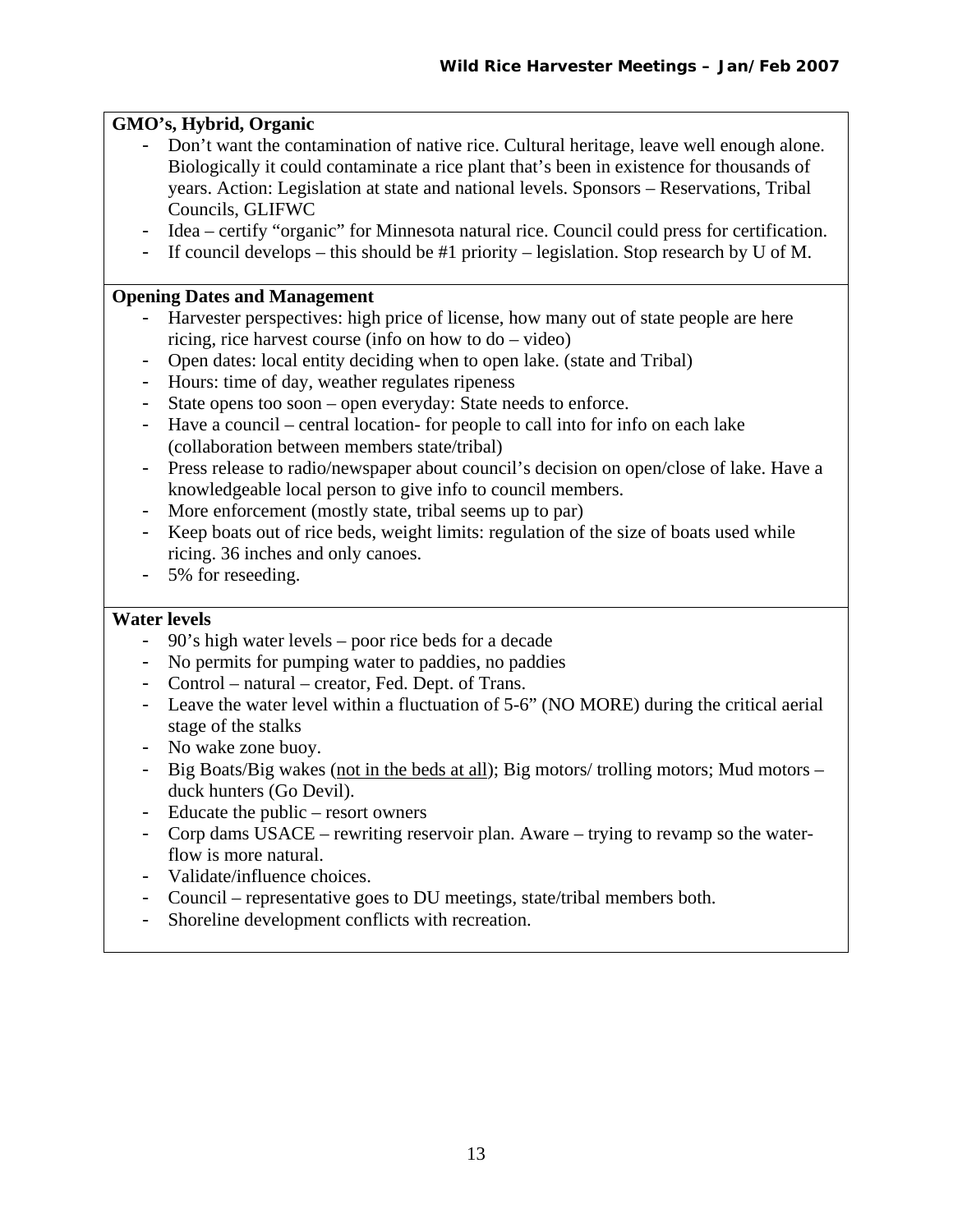## **BAGLEY, MN**

**Management/Dates/Hours/fees** 

### **Protection of rice beds and their quality**

### **Paddy rice, GMO, organic**

#### **Management/Dates/Hours/fees**

- Not sunset hours, because of ducks (not disturb)
- Hours: day hours/dawn to dark rice falls better early. People who work and kids to go afterwards. Conflict between ricers and hunters.
- Low water levels, nothing to support plants
- Posting of lakes: inconsistent pattern of states posting, but lakes are not posted by the state anymore.
- Novice ricer's hitting too hard and wrecking plants
- People monitor lakes to open and close lake (experienced) and more older people.
- White Earth teaches them at a younger age, as low as head start.
- Late hours for kids to rice after school
- State lakes: social implications towards incoming ricers, more so when native v. white and visa versa.

### **Protection of rice beds and their quality**

- Correlation of water levels between Ducks Unlimited or DNR and wild rice harvesters
- Communication between harvesters and management
- Web site or data sheet or newspaper report
- Genetic modification
- Organic certification
- Encourage website not only for info for ricers but for general public to learn about manoomin (such as ground wild rice as breakfast cereal – recipes, ways to cook and utilize it for consumers)

#### **Paddy rice, GMO, organic**

- Looking for funding on a different film
- Just started the draft for the 2007 bill, long term protection for wild rice against GMO or genetically engineered products to enter the lakes of Minnesota
- Recent contamination to long grain white rice in the south and contamination towards other native plants/crops
- University of Minnesota, the "bad guys"
- Each lake has its own distinct flavor, originality
- Increase market value if organically certified, issue going on.
- Need advisory committee of harvesters to help decide about ricing.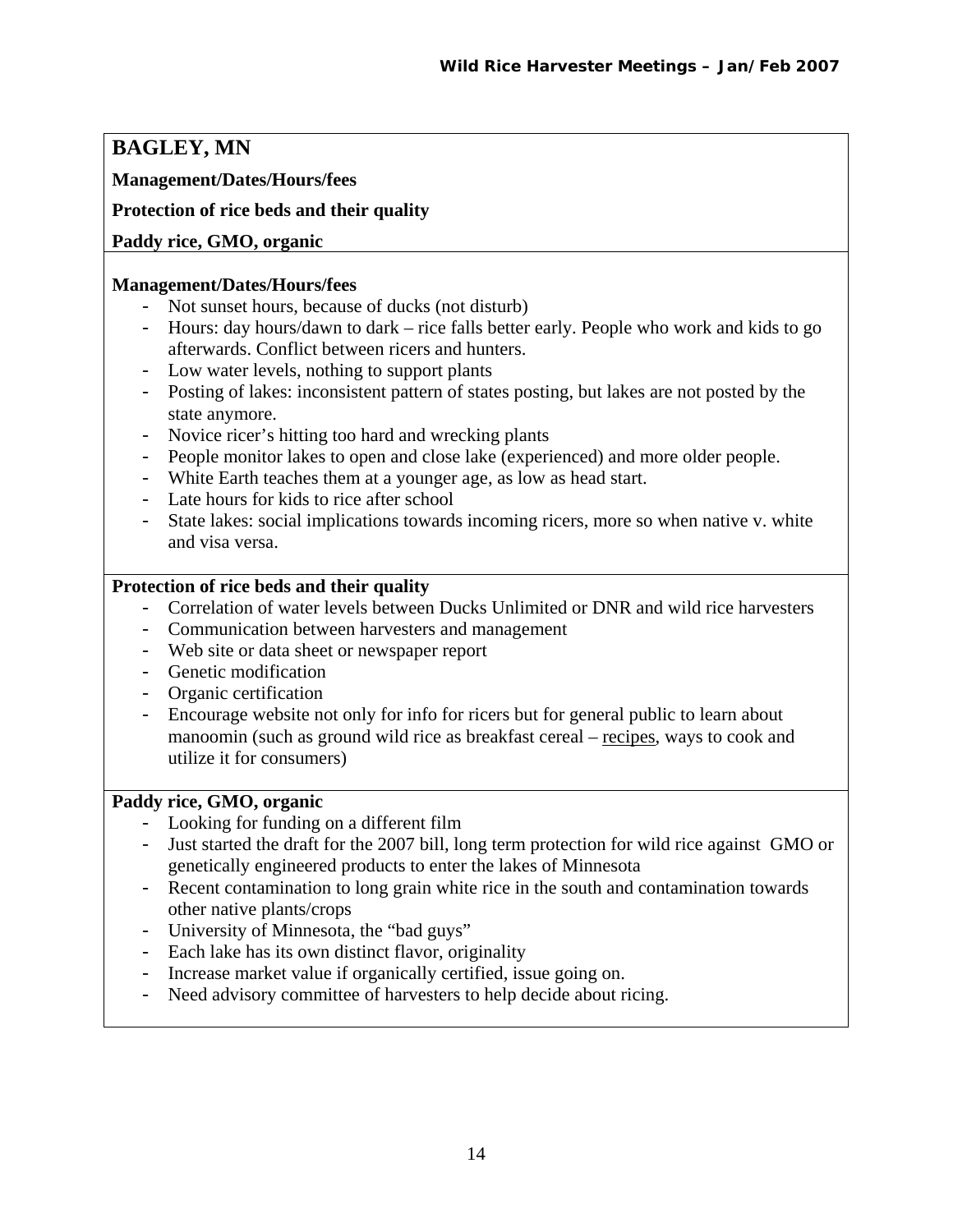## **AITKIN, MN**

### **Season Openers/Hour harvest**

### **Council: Educating, Informing, Preserving**

### **GMO's/Paddy/Organic**

### **Assorted**

**[ open ]** 

### **Season Openers/Hour harvest**

- Discussion of harvesting green rice, season opening. Some want to leave the hours the same, most agree to leave the same. No one had a date to change it to.
- Some discussion of keeping the hours the same (7)
- Some would like change for 10-4 hours (2)
- Person would like longer hours like  $9 4:30(1)$

### **Council: Educating, Informing, Preserving**

- Education, looking to enhance Wild Rice Days in McGregor.
- 25 years harvesting, Ricing is a dying tradition, what can we do to reinvigorate interest.
- Eco-structure has changed, people don't understand the wild rice culture.
- We are losing the cultural side of ricing. Council should support the banning of genetic engineered rice
- A lot of misunderstanding about natural wild rice, paddy rice and GMO
- Talk with Lake Associations, Shore land development, Watershed Organizations for education.
- Any discussion or getting new people involved.
- Community Education class possibilities.
- Connect novices with experienced people and help find equipment.
- How does the advisory Council get political or wild rice community recognition. Council could hold Wild Rice Seminar (1 day).

### **GMO's/Paddy/Organic**

- One person lived next to "paddy" operations and stated that it is not healthy whatsoever.
- We need legislation in place that would protect our state and Wisconsin from not only introducing GMO to the indigenous crop but also have patent protections so that the rights would also be protected. Also this GMO free zone would encompass all agriculture i.e. all crops not just wild rice. And also WI as well. IF GMO introduction has ruined the wild papayas of Hawaii and the maize of Mexico what are the other after effects would we experience? This could potentially be a health hazard in our water in other aspects of the quality of our life. Also it would keep the integrity of this great grain and the other grains of our state. We can't let the big corporations and big money dictate what happens to wild rice. If we "play God" we'll all lose.
- Try to minimize the stranglehold of the paddy ricers on the hand harvesters \$ for their real product.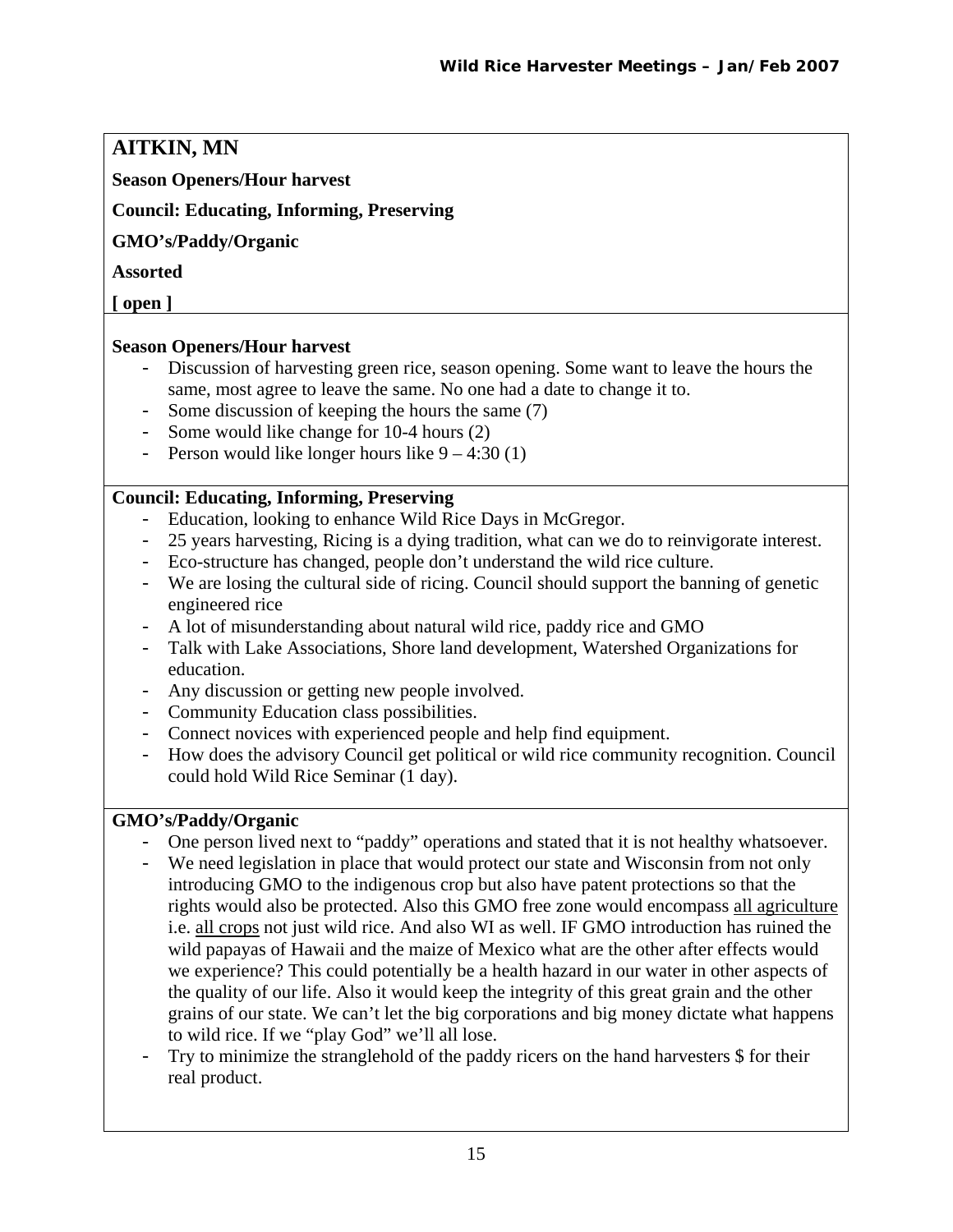### **Assorted**

- Educate C.O.'s as to regulations concerning what is a "watercraft" and when life vests aka floatation devices are/aren't required.
- Consider dismantling old DNR dams/ Reinforce Ducks Unlimited/DNR. eg. Laura Lake – Cass County, Birchdale – Crow Wing Cty, Duck Lake – Crow Wing Cty.
- Consider county by county action in prohibiting genetic modification experimentation or experimental plots
- $\overline{\phantom{a}}$  Leave season opener at July 15<sup>th</sup>. Easiest to control. We don't need a starting gun in August.
- Leave hours at  $9$  a.m.  $-3$  p.m.
- Keep non-resident license at 1 day.
- A comprehensive buyer list/processor list would be helpful.

#### **[ open ]**

- Gathering rice later in the evening till 4:30.
- Early morning harvesting sometimes good mist.
- Lakes governed by knowledgeable committee for harvesting because lakes ripen at different times. People who are familiar with the lake should be the committee members – local residents. Set dates when to pick – July  $15^{th}$  way to early.
- Identify on license if it is tribal or non-tribal
- Open all areas Tribal/Treaty/State to All harvesters some disagree with this
- Identify a shoreline as a rice bed because in off year a shoreline could be developed and ruin a rice bed
- Voice for management issues council
- Take a Youth ricing day (Mille Lacs)

### **WEBSTER, WI**

#### **Communication /mgmt, water level**

**Ecological issues** 

#### **Communication /mgmt, water level**

There is a need to find a better way to communicate to public when regulated lakes will be opening. It would be great to have a web site that has current events, results of surveys. Maybe consider increasing license fee and dedicating some of the money to rice management. Thank you!

#### **Ecological issues**

- Shoreline protection and lake associations (education)
- Protection for wild rice shoreline/easement?
- "Heritage" label, first step inventory?
- Water quality: discharge from Shell into Yellow River goes into Rice lake. Water quantity vs. quality. Pollution sources – Shell doesn't have natural outlet. Mercury is an issue.
- Wisconsin counties lake classification, not regulatory on statewide basis.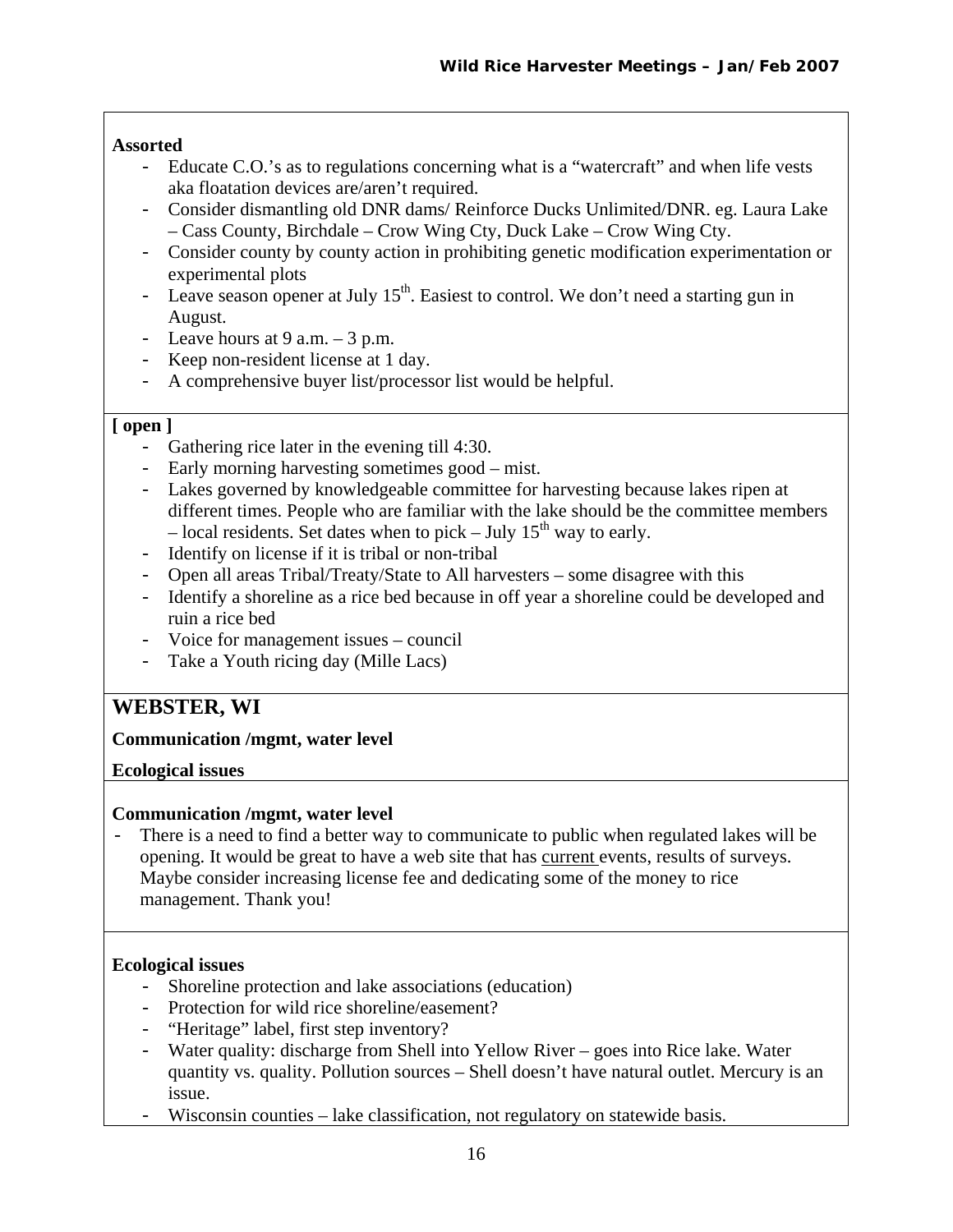- Non-regulated waters DNR doesn't have authority
- Inventory of rice beds, develop (DNR/GLIFWC) and then approach county by county basis. Inform and educate realtors through counties.
- "Sensitive" wild rice beds listing [chemical treatment applies to waters of state].
- Lake associations get active as protecting/sensitive. Use of marker buoys to protect rice.

## **TOWER, MN**

### **Management – mainly Big Rice lake and the pickerel weed problem**

### **Annette's notes**

### **Management – mainly Big Rice lake and the pickerel weed problem**

- Stone Lake Skibo, general discussion
- Hay Lake Whiskey road dam control discussion
- Opening dates on many lakes should be posted
- Green rice law should be enforced
- Maybe local wild rice committees should be established on select stands to monitor season start (major wild rice stands), (contact Tom Bakk or other local legislator to change opening date from current July 15 opener)
- Hand-harvested lake and river rice should be distinctly labeled as separate from paddy grown rice – this should be enforced.
- Ricing hours limited hours, alternate days are acceptable to most rice harvesters in this group
- Younger people should be encouraged to harvest rice properly
- Stop genetically engineered rice from being added to wild rice market
- Maybe regular meetings regarding rice management could be scheduled DNR, ricers, etc.

### **Annette's notes**

[these notes were taken as it became apparent that in Tower the small groups were not going to work, Big Rice Lake was a focal point for almost every discussion…so I took general notes of issues as they came up]

- Interest in relaxing regulations move width from 36-38, let people pick when want to (comments from an individual)
- "Ripeness" issue can't enforce, different definitions of ripeness some felt that it did not hurt the plant to harvest when the seed was still some what in the milky stage as it ripens up after being picked, others held the view that it needs to fully ripen on the stalk. Those wanting to pick it earlier felt that if left to ripen completely, an entire crop could be lost to a storm or wind. Others regarded this as just re-seeding and not a bad thing.
- Ricing hours discussed, many felt 9-3 was adequate, 6 hours plenty of time.
- Nett Lake sets harvest 10 to noon; rests the bed a day; harvests 9-noon; rests another day and never start before Labor Day
- Little Indian Sioux mentioned, early ripening done by Labor Day this year.
- Wild Rice Harvesting Day mentioned pull together a group of state and tribal pickers to mentor others.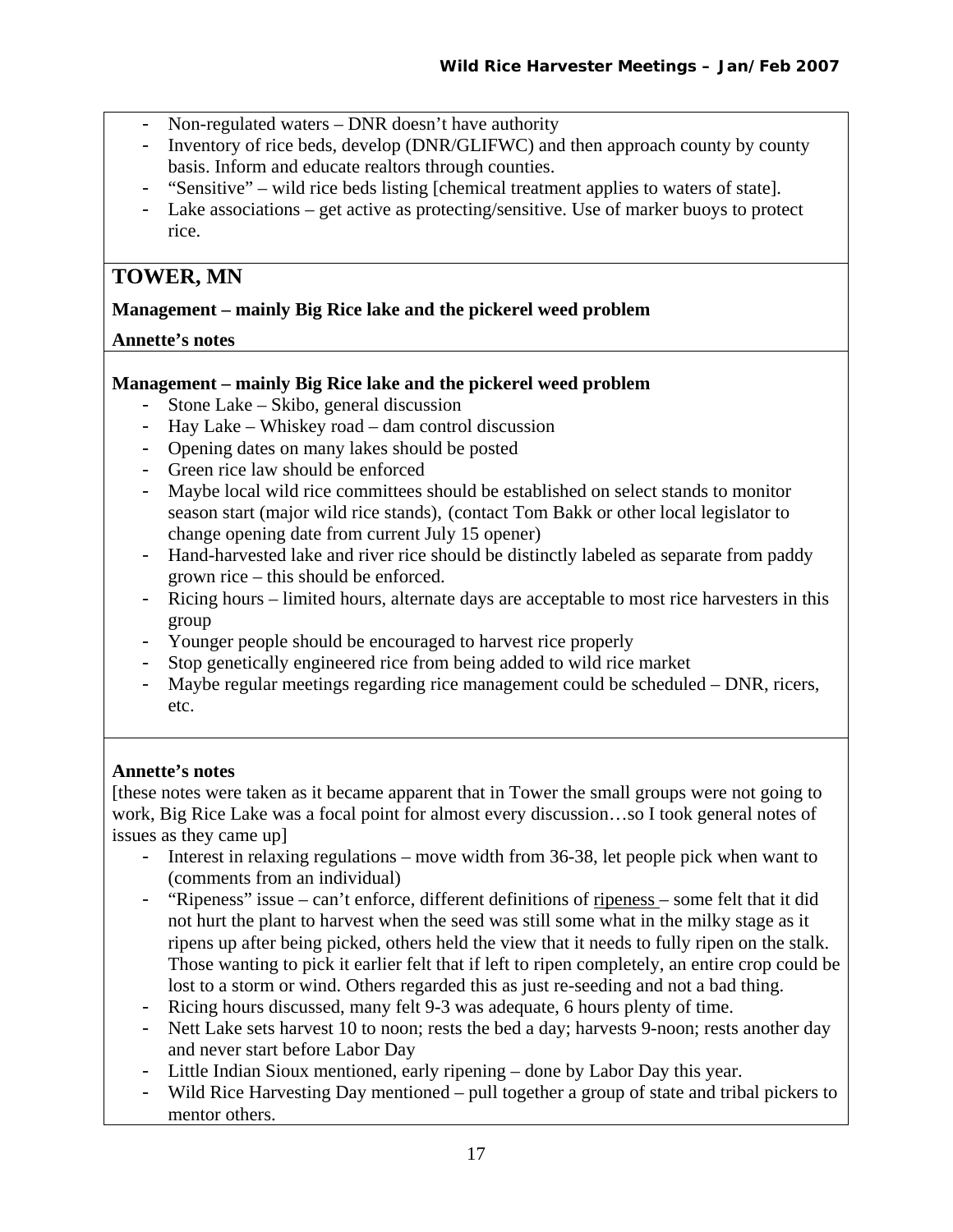- Young people Nett Lake promoting wild rice as part of heritage, have to know how to process. Learn whole process, not just picking.
- Cut in hours comment that this would really limit harvest for those taking off time from work to harvest
- Canoe length lengthen out to fit current canoe lengths (both pro and con)
- 7 day license to non-residents okay
- Interest in having a local annual meeting on wild rice issues in the northeast.

### **MOLE LAKE, WI**

#### **Annette's notes**

#### **Annette's notes - again, no small groups, just general discussion among participants**

- Need to take care of local rice and support anything that helps keeps our beds.
- Helps keep homes heated this winter (by harvesting and selling rice)
- Would like to see legislation to support GMO restriction in Wisconsin
- Education how to educate both new harvesters and to educate people about difference between paddy and natural wild rice.
- Scientific wild rice conference get established every 2-3 years.
- Working with Crandon to bring Tribal kids out ricing/view the process (Sokaogon Tribe)
- Too many 'organizations' already, don't need another layer.
- Ways to get youth involved economics no longer an incentive. Young need to see you do it.
- Want people to know difference between paddy and natural rice; put harvesters out of business (or a decline).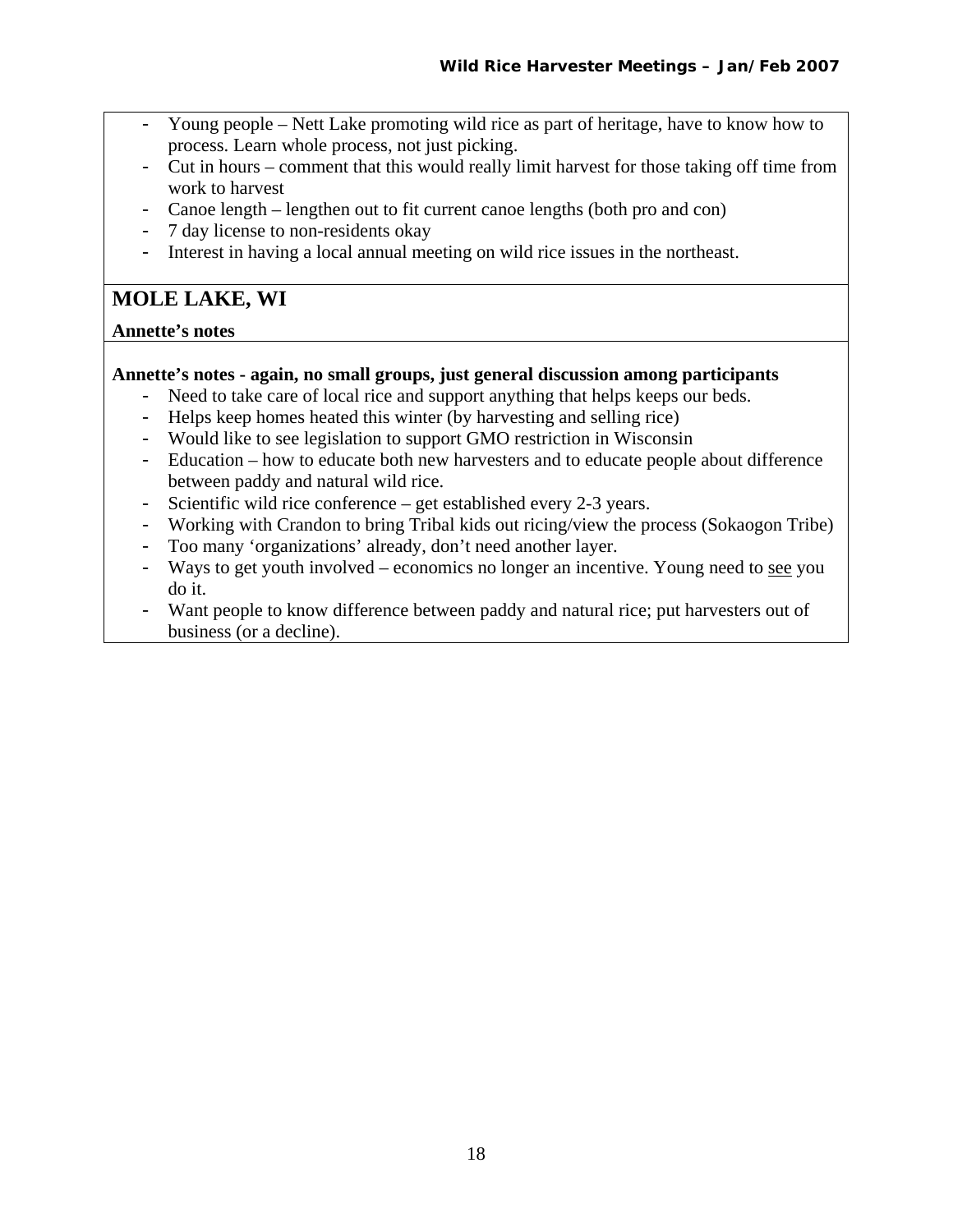## <span id="page-19-0"></span>*Appendix B - Advisory Council Input*

At each meeting, yellow sheets with a series of questions regarding the development of some sort of advisory council for wild rice were handed out. Participants were asked to consider the questions, respond and turn them in before leaving the meeting. Below the responses are organized by meeting and question, with individual responses between semicolons (**;**). Meetings are listed in the order they were held.

### **Q1. Would you support the creation of a regional wild rice council?**

- **Ball Club**: (blank-1); Yes (12/15) other responses: depends on objectives; if it would benefit wild rice; Not more bureaucracy! Authentic folks! – not more interference
- **Bagley**: Yes (5/5); the ricers need a voice
- **Aitkin**: (blank-1);Yes (19/20); additional comments: only in Minnesota, am concerned with Wisconsin ricers flooding MN lakes if license fee is altered for out of staters; as long as it includes tribal involvement; how would this be funded after its started?; depending what the mission was; depends but probably yes.
- **Webster (WI)**: (blank-1); Yes (4/6); I think so.
- **Tower**: Yes (8/8)
- **Mole Lake (WI)**: none submitted, open discussion

### **Q2. What role do you see a Regional Wild Rice Council/Circle serving? (purpose?)**

- **Ball Club: (**blank-2); water control!; protecting beds from being harvested too soon enforcement of regulations & proper practices; protection; keep state and tribal opening dates and hours the same. State opens to soon. Regulate water levels; Grants for marketing and study of under harvest or over harvest; grading lakes (good, fair poor) wild rice crops, determining open up dates on different lakes from north to south; keeping people informed; how to rice, when to rice, protect the rice; when rice is ready, fighting to protect the rice; providing a means of communicating between harvesters and resource managers; education of the general public regarding issues, serving on committees such as Army Corp of Engineers 'ROPE' program, teaching how to properly harvest rice, teach people/ricers where do you go to learn now if you don't know any ricers?' Advisory only regarding days to pick, boat width, educational (teach children) and research! Keep GMO and hybrid rice out of Minnesota!; make all Minnesota lakes be ceretified to sell natural wild rice organic.
- **Bagley:** issues in regards to regulations and other concerns as becoming a voice for issues such as management and GMO; prohibiting GMO's for introduction, regulating dates and times for area lakes; gaining support against genetic engineering of wild rice, monitoring increase or decrease in size and areas of wild rice beds, communication between management and harvesters; protect wild rice, monitor wild rice lakes and field reports on harvested amounts, test lakes for organic process, hold marketing workshops, open communication with other ricers; management input, enhancement, and recruitment.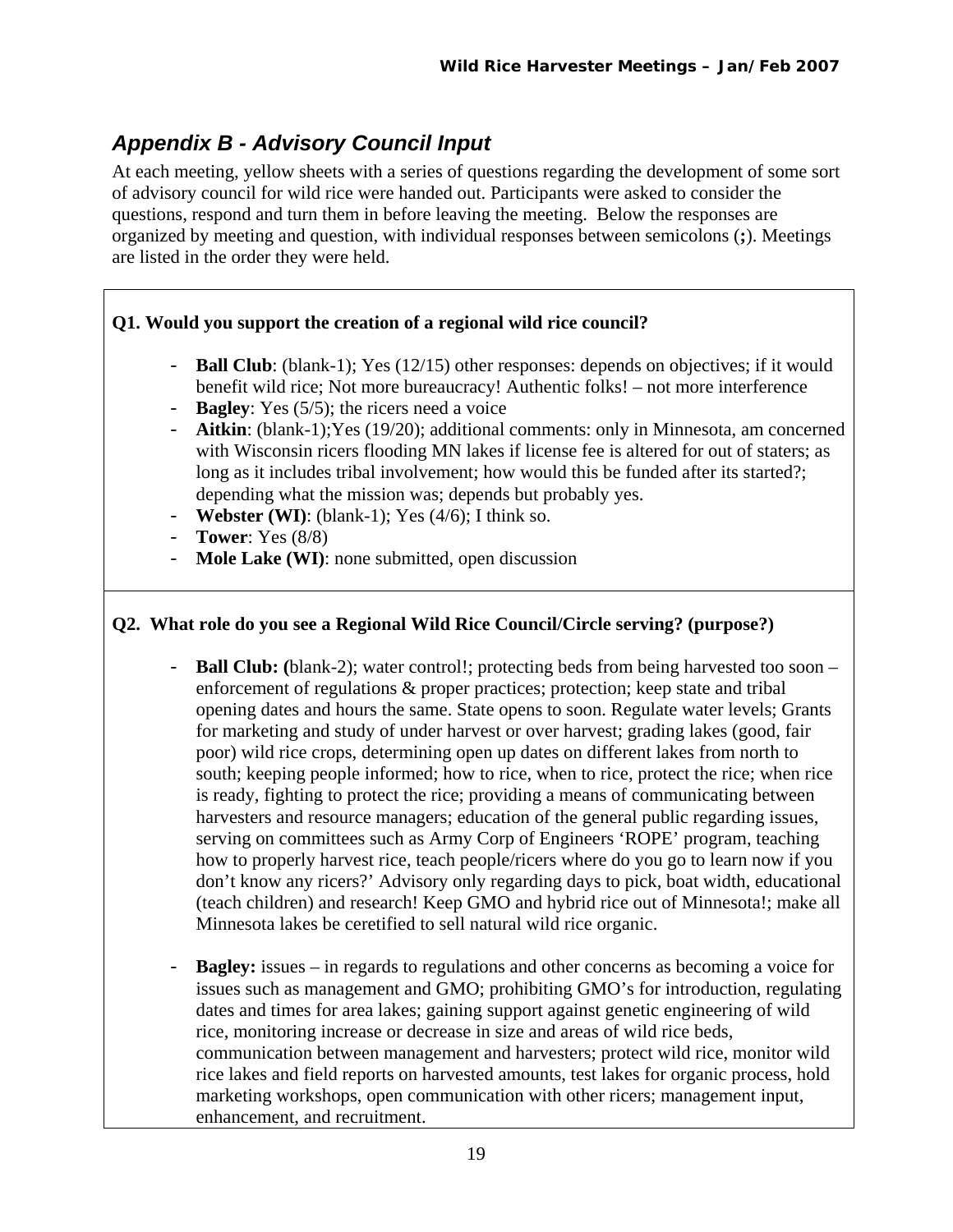- Aitkin: Identify wild rice beds (old and new), restore and protect from shore line impact; resource for legislators and public education for the general public; to get input from the harvesters instead of having people who have no experience making important decisions for us; better to have more people involved so rice is not lost to the lake because of poor management; hold informational/planning meetings like this one, give a louder voice to public and legislature from folks interested in wild rice, GMO, labeling, etc., Education – public, A mentoring network "Need a Partner" program, a "database" of processors to go to and contacts related to wild rice; educating people about the genuine wild rice, possible mentoring people, teaching people how to rice. Info, much more public, about when a lake is ready for ricing. Having a list of processors available on a website for some advertisement; organizing support for wild rice beds, manage harvest of rice and limit harvest of green rice; clearing house for wild rice information, structure for getting different stake holders together to communicate, resource for legislators seeking information; acting as a forum for wild rice parties (tribes, DNR, DU, etc.) to get together and discuss issues, use the group to advocated to the state for policy issues, acting as a resource for education for new ricers and pairing ricers with mentors; lake management, when rice is ripe, water levels, genome purity; keep tabs on wild rice beds, seasons, etc.; get some points across that are of interest; advisory, coordinating (as in buyers/processors lists), considering a county by county strategy in seeking a prohibition on experimentation with GMO crops or experimental plots; protecting the crop, tending to the lakes to ensure their viability, protecting the current laws, possibly advising to allow each county to have a board, buying info, processor lists and partner connecting; ripeness of rice, landings; coordinate across geographical and cultural boundaries, propose law and rule changes to state legislatures related to wild rice management, harvest and culture, keep wild rice "wild", no genetic engineering – legislation, provide info on wild rice buyers and processors, coordinate community ed courses on "how to harvest"; education of proper harvesting techniques, setting of ricing schedules and hours, advising state depts. and legislature on wild rice issues and policy; lake depth and lake posting; connect harvesters with processors, advocate for water level controls favorable to rice, public awareness about true "wild" rice; advisement on production, harvesting issues, organic certification and protection.
- **Webster (WI):** consistent education/policy/posting to protect/restore rice beds; regulation enforcement input to tribal and state DNR; include people interested in wild rice from outside GLIFWC/DNR/Tribes. Gather input from more user groups/interest group. Work to ban genetic engineering of wild rice; political – influence regulations at state level, management – identify needs/concerns; preservation of beds, training harvesters; educate public, especially shoreline residents, about protecting rice, form coalition for restoring beds, advocate for no wake zones, buying habitat.
- **Tower:** advising legislature, organizing monitoring of opening or regulation on lakes; monitor rice for ripeness; setting opening date, get this authority back to the local DNR & 1854 Treaty Authority, get information from wide areas and interest to make sound decisions for long range planning; be a regional voice for wild rice management/regulations; speaking with a larger voice; addressing hours, water levels,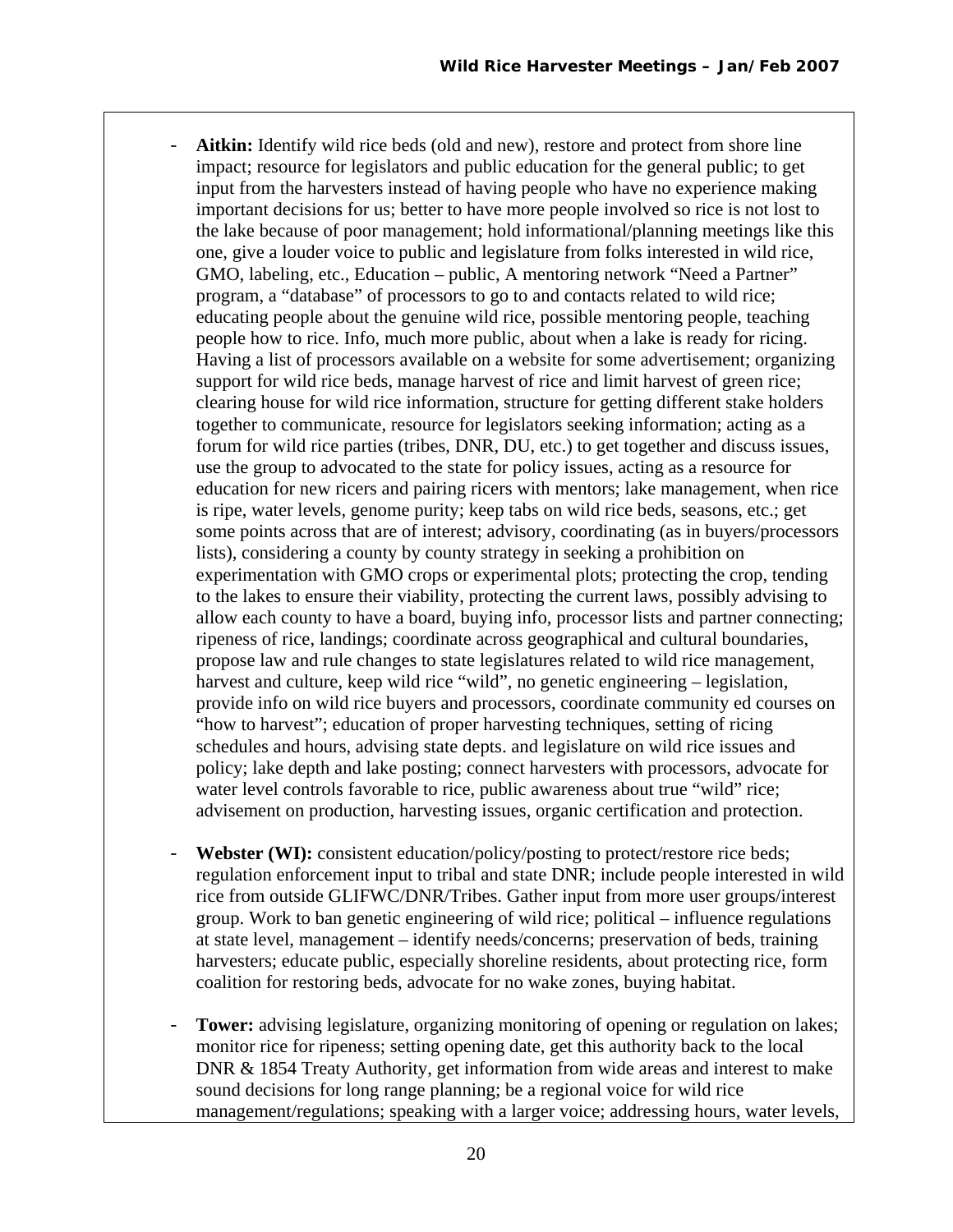etc. Encouraging planting of conifers around outlets to discourage beavers; improve lake crops more consistent; it would provide harvesters an avenue for input on wild rice issues.

Mole Lake (WI): none submitted, however discussion included the concern regarding paddy rice being sold as "wild rice" and the need to educate the public regarding the difference.

### **Q3. What ideas do you have about the structure and representation of a regional council?**

- **Ball Club: (**blank -7); to be subsidized as the special interest groups; local wild ricers on state regulated lakes form a committee. Communicate between Reservation controlled lakes and DNR; Training in high school about our rice – we have to encourage our young people to carry on; state and tribal together for control and protection of rice beds; have harvesters sit on this council; circular rather than pyramidal; Tribal, DNR, harvesters, processors, historians, climatologist (climate change), geneticist (GMO and hybrid); support keeping rice as it is – bar GMO rice.
- **Bagley:** no ideas yet;?; experienced ricing people need to be on the committee, regional chairperson for gathering info; 2 people from – wild rice lake areas/ and or past rice lakes, 1 key contact, 2<sup>nd</sup> alternate, Representation should include local, state, tribal, ricers, finishers; keep it simple, for structure, representation should include everyone who harvests rice or has a concern for rice. It should include non-residents and Indians too.
- **Aitkin:** (blank 6); would only be a council for recommendation and all parties involved should be invited to participate; monthly or bi-monthly meetings of representatives and a website for info for everyone; problems can be cross checked from area to area; don't know enough; within regions, equal membership of tribal and non-tribal harvest excluding reservation; initial formation could follow a trade or interest group (founded by membership fee), could tie into DU or umbrella under other organization; representation from DU, DNR, tribes, 1854 Treaty Authority, ceded territories, harvesters, processors; stop rice coming in from California. Have a voice!; that can be worked out; none at this time; need tribal and non-tribal harvesters – Regional, Regional Tribal/State Natural Resource Departments; Ricers with more than 10 ears experience some that sell their pick and some that have it processed, DNR official, Ducks Unlimited; some members from all stake holder groups including native, DNR, harvesters, processors; Made up of DNR representation, harvesters, sales organizations, accredited agricultural advisors.
- **Webster (WI):** (blank-1); need more info but obviously significant tribal/elder rep is vital; work with tribal and state inform.; none at the this time; broad cross section including various representatives from state, tribe, local; all interested/affected parties should be represented (harvesters, managers, duck hunters, shoreline owners), structure – informal with emphasis on open communication and problem solving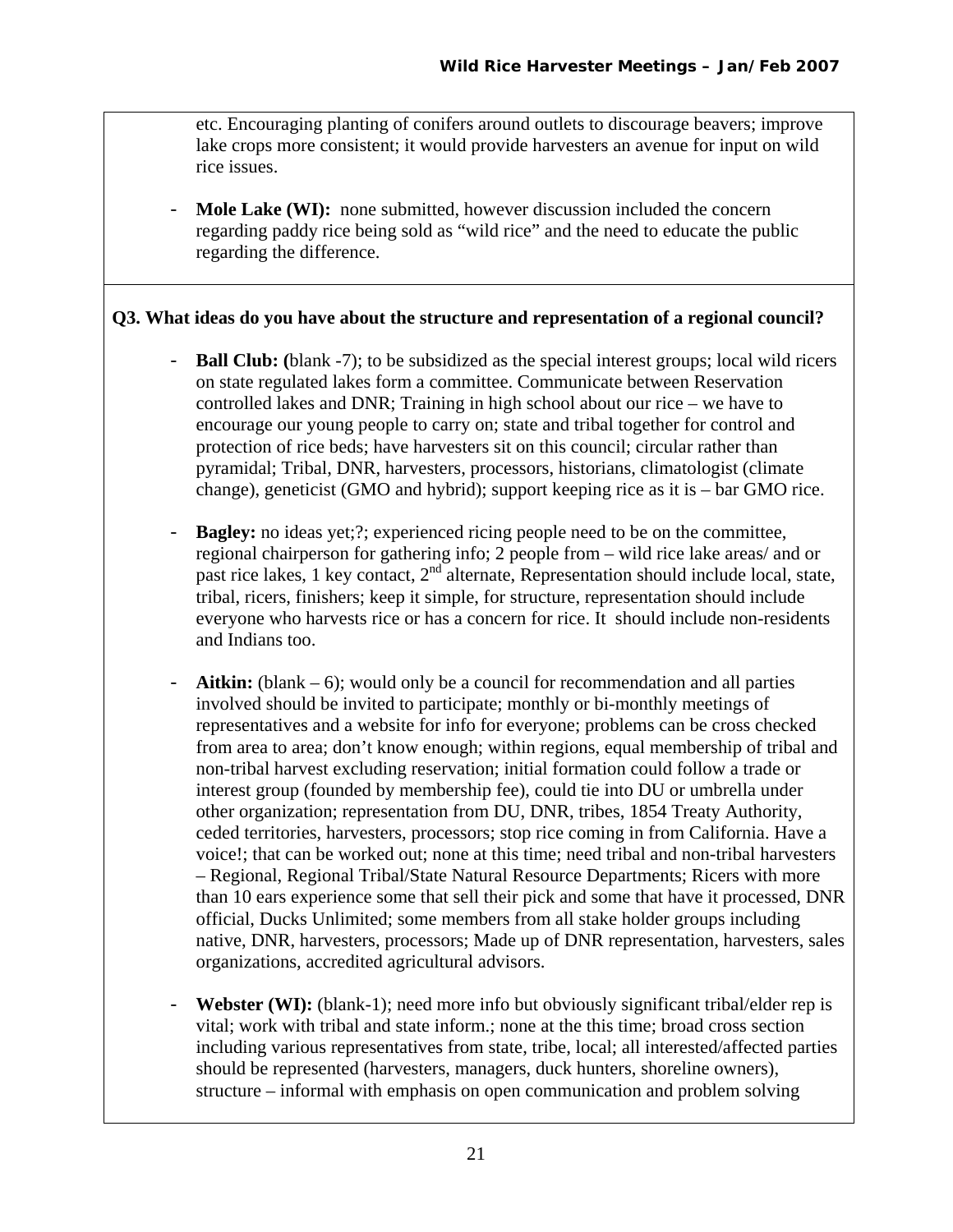**Tower:** (blank-1): lots of tribal involvement; promote responsible harvesting, local DNR, 1854 Treaty Authority, experienced area ricers; agencies and interested citizens; loose to the point of ineffectiveness composed by those who show up; cross section of people interested. Ricers, buyers, processors, etc.; open to discuss, computers, send more surveys; I'm not sure about structure but it should have broad representation – maybe one processor as well as harvesters, should have DNR reps also.

#### **Q4. Are there other ways we might organize?**

- **Ball Club: (**blank-10); email with Annette and join White Earth Land Recovery and have MCT [Minnesota Chippewa Tribe] support all; maybe form a natural wild ricers club (with a membership) with different chapters, organize like a sportsmans club – have fundraisers to hire a lobbyist at the capital, magazine/newsletter sort of like Ducks Unlimited, caps/shirts, etc.; use of GIS to facilitate data-sharing; mailing list; state DNR to work with rice committees or form committees on state controlled lakes.
- **Bagley:** ?; rice convention; ask for tribal input for surrounding areas that are usual and accustomed areas; all avenues need to be considered on all levels of opportunity – some people won't be included at first due to communication etc. But effective communication will widen the circle; Perhaps we could use the model that trappers use. A state trapper's organization, a state wild ricer organization? It could happen.
- **Aitkin:** (blank–9); email newsgroup; non-profit organization, 501-C3, state organized with tribal representation – like state Indian Affairs Council; the more the merrier. Marrying with the tribes and the branches of the DNR that pertain to wild rice would be great; web based newsletter; website / discussion board; setting lakes regulation separately and having individuals interested in that lake managing it; better or even ratio of people who are on wild rice committees between tribal and non-tribal; Good question! Let me think about that for awhile; all ricers and duck hunters can opt to give membership for "association"; reps from tribes, government orgs, processors, marketers, pickers, etc.; wild ricers association of Minnesota.
- **Webster (WI):** (blank-5); share data we've been mapping rice beds for 3 years, need meetings to be local – so maybe have sub-groups?
- **Tower:** (blank-7); computers, written surveys.

#### **Q5. How do you see yourself participating in a regional wild rice council?**

- **Ball Club:** 14 names
- **Bagley:** 5 names
- **Aitking:** 15 names
- **Webster(WI):** 5 names
- **Tower:** 7 names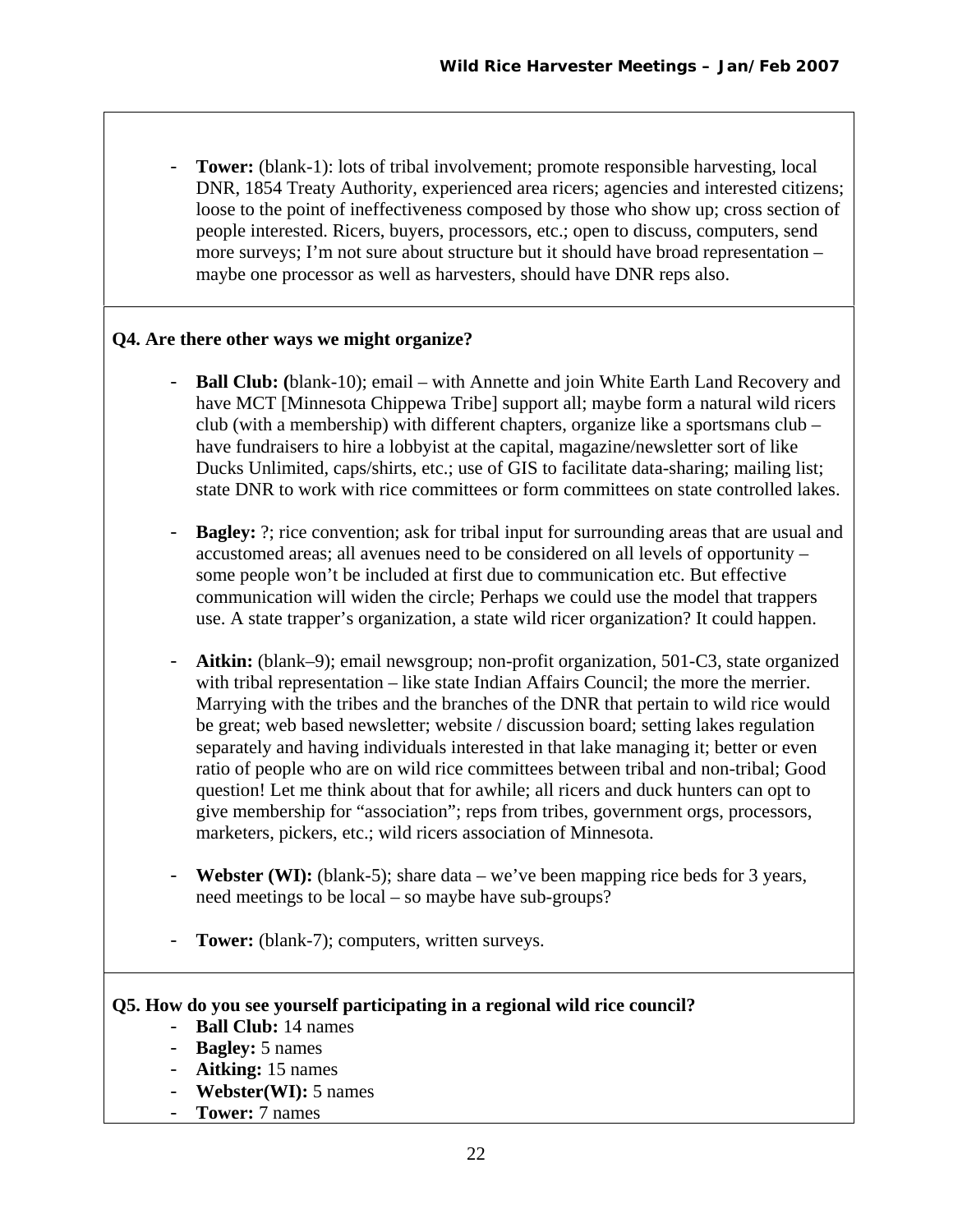Mole Lake (WI): none submitted

#### **Q6. What would you like to see as next steps?**

- **Ball Club:** (blank-10); Formation of above organizations; airplane observation information given out before season (air photos); actually get the council going; must include Canada (Manitoba and Ontario); formation of council/circle and establishment of regular schedule of communications with managers.
- **Bagley:** more participation from agencies; future gathering; communication and meetings to discuss formation of wild rice council; would like to see a regional council support the 'Keep it Wild' campaign (WELRP), get legislation statewide passed – then stricter USDA guidelines for future; Well for starters we need a mission statement…we need to recruit more ricers…we need to update laws.
- Aitkin: (blank-9); setting up a website, having an initial meeting; trying a set of lakes managed by individuals in that lake; more of a break down on tribal and non-tribal lakes; more meetings, updates, info that you have gathered available; create membership, write by-laws get 501-C3 non-profit status; another meeting perhaps to draw up a wild rice council list of advisory points for the DNR to consider and/or for the council to work on as a mission statement (if you will); getting closer to a council; summary of meeting results – findings on DNR harvesting surveys, identification of funds to support efforts, "take a kid ricing day for free" no charge or license; access to Ms. Drewes published work; definition of objectives; keep counties informed.
- Webster (WI): (blank-4); Notice of progress, next meeting; develop training, ideas and council.
- **Tower:** (blank-5); come up with a group of interested people/groups; organizations meeting and eventually a possible good plan for enhancing our wild rice resources; follow up meetings.
- **Mole Lake (WI):** nothing submitted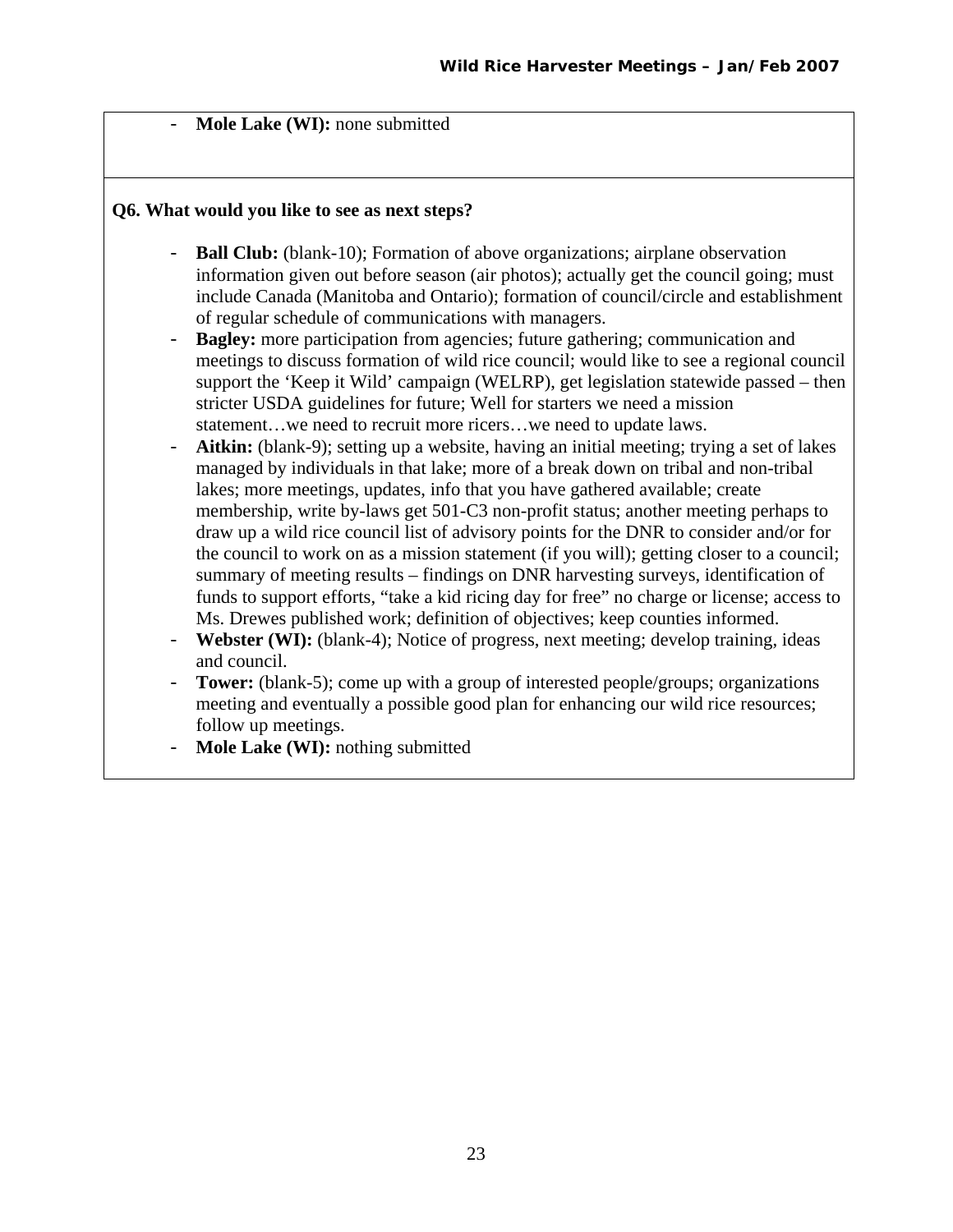## <span id="page-24-0"></span>*Appendix C - Individual Issue Responses*

At each meeting (except Mole Lake) harvesters were asked as they came in to identify 3-4 issues that they would like to see discussed at the meeting, by filling out a small slip of paper. These individual issues were then grouped to create discussion groups for the second half of the meeting. I felt it was important, since issues were 'grouped' at the meetings, to somewhere list the issues each participant in the meeting identified. Below, again listed by meeting, are the responses received from individuals. Individual responses are separated by bullets.

### **Ball Club**

- When is paddy rice going to be <u>not</u> advertised as good rice? Why do the stores sell cream wild rice soup – plain is better (healthier)? What is the rice council for?
- Dam operation by USACE on Winni and Leech Lake
- Worms, opening season too early
- Keep the carp out
- Keep GMO wild rice out of entire rice range, Pass Legislation! Stop research on hybrid paddy rice. Do not lengthen hours or permit wider boats. Open rice season no earlier than Aug. 15.
- Has the issue regarding paddy rice sold as wild rice ever been resolved? Why doesn't the price go up for green rice? Same as 20-30 years ago.
- Talk about organic certification of MN lakes.
- To stop changing the genetics of wild rice. When to open the season. More enforcement on the lakes not just on the landings. Reseeding lake with own seed.
- Need to stop the genetic wild rice. Need to control picking before it's ready. Need to control the water levels. Need to have the state reseed and keep these big boats and their wake out of the rice bed areas.
- Everything scheduled
- Keep worms from rice. Water on lakes and rivers should controlled, regulate level. State and tribal harvesting opening dates same. No genetic wild rice/ keep it natural.
- Genetic change/wild rice. Marketing Wild rice. Pricing.
- State and tribal harvesting opening and hours same. No genetic wild rice/ keep it natural. Regulating water levels. Need to keep portions of rice for re-seeding.
- Opening of lakes more regulation by the knowledgeable. Changing hours to go later so working people can get out there. On line reports on lakes – ripeness, readiness and crop size.
- The prices. The hours.
- Protecting the rice. Why the rice seems to be disappearing.
- The price of rice. Who and when they decide to open beds.
- Annual survey reports. Non-resident harvesting. Processing methods. Opening dates on rice beds.
- Protecting rice bed. Know when to harvest. Enforcement on regulations.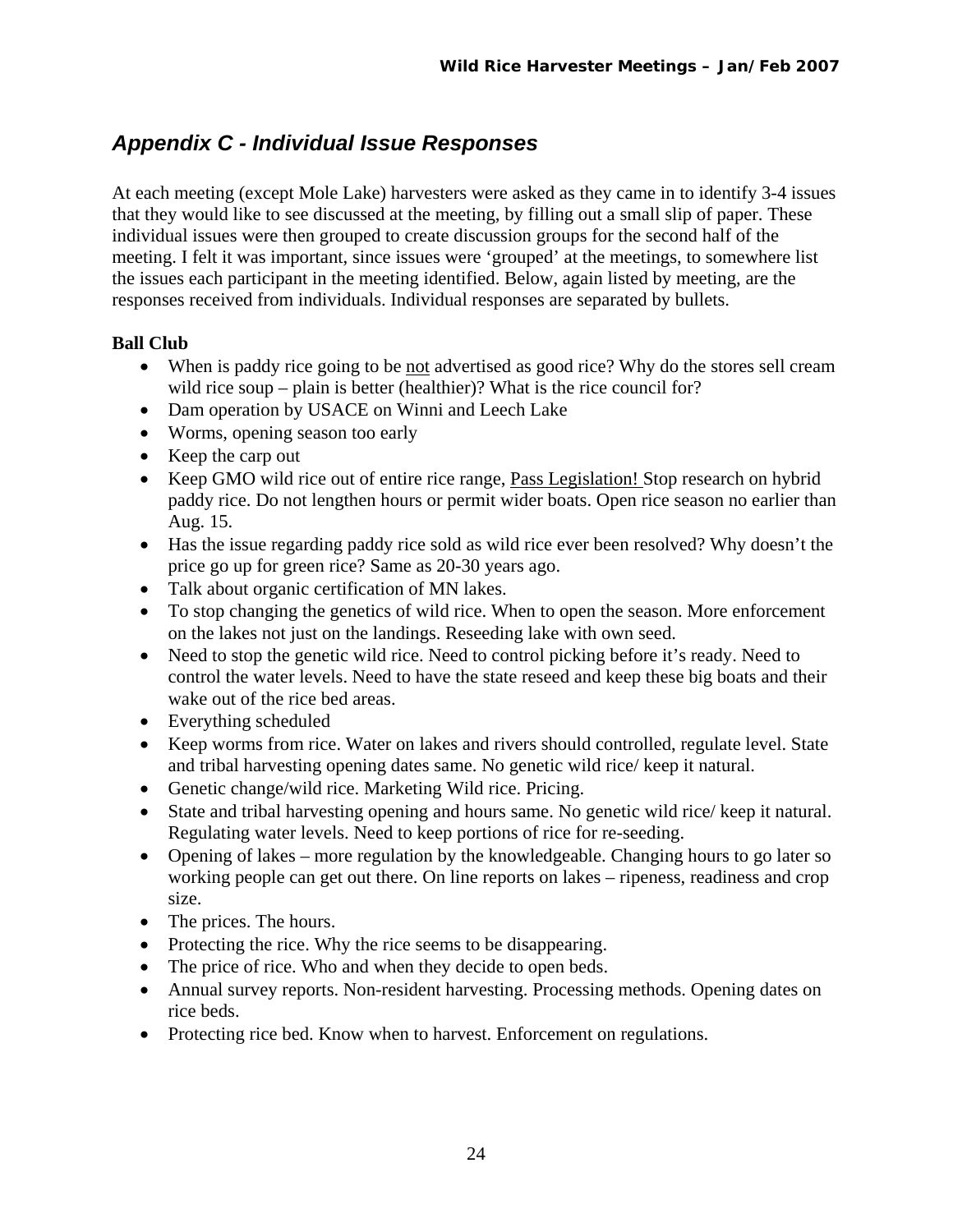### **Bagley**

- Regulations concerning selling rice. Appreciate not having them. As a non-native how can I know what lakes I can rice
- GMO's, marketing wild rice. Advisory Council: oversee protection
- GMO's, management issues, forming rice committees
- How's gene modified rice being held off. How to inform public of how to process and cook rice properly. DU and WMA lakes – a list of maintained ones.
- Genetically modified wild rice. Keeping license fees low. Sustainable harvest. Decrease or increase in wild rice beds.
- Hours. Fees. Reliable. Posting lakes.

### **Aitkin**

- I think things are pretty good and we don't need to make many (if any) changes.
- Lack of processors. Basic lack of info when to start harvesting local lakes. Observation from shore is tough. Marketing labels. Hours of ricing.
- Starting time/ending time 10:00 to 4:00 p.m. Starting date: by county when is the rice ready? Processing locations. Web site information.
- Proposed new hours. Proposed width of canoes. Nonresident license. Posting of Onamia lake so that it doesn't get harvested.
- The posting of wild rice opening on Lake Onamia. The 1939 law requiring one to be from 4 towships only in order to harvest Onamia Lake. Who is in charge of MN waters not in Reservation areas. Why is MN DNR giving right to Mille Lac's American Indians to post for opening of harvest for wild rice.
- Decline in number of harvesters. Need to teach/mentor people who want to learn. Threats to wild rice habitat/lake development (ie. people move to wild rice lakes and perceive it as a nuisance, not a valuable resource)
- Promoting wild rice products. Development along rice lakes.
- More room to polling(?) at end of day. End at 4:00 p.m.
- Season. Water depth control. Lake posting
- Genetic modification of wild rice. Processor list. Buyer list. DNR intentions (real intentions/motives)
- Genetic modification of wild rice. Processor list. Buyer list. DNR intentions (real intentions/motives)
- C.O. know the bylaws. Access'. GMO's. DNR intentions (real intentions/motives)
- GMO's. "Proper" management and NOT mismanagement; accountability of wild rice. Fixing and maintaining our landings/accesses. The future for harvesting by hand for the generations to come. (Protecting the lakes for MN and WI)
- Season posting. Water control. Access.
- Season, dates! Water control. Access to beds. License cost (too high now)
- List of processors for small quantities. Clearer posting of ripe vs. green areas. Class/training on how to do processing.
- Harvesting of green rice. Lake water level. Genetic modification. Processing wild/vs paddy
- Setting of harvesting open dates. Monitoring of harvesting. Management of rice beds and quality of species.
- Start of season from state's position! Water levels. Prohibit genetic rice.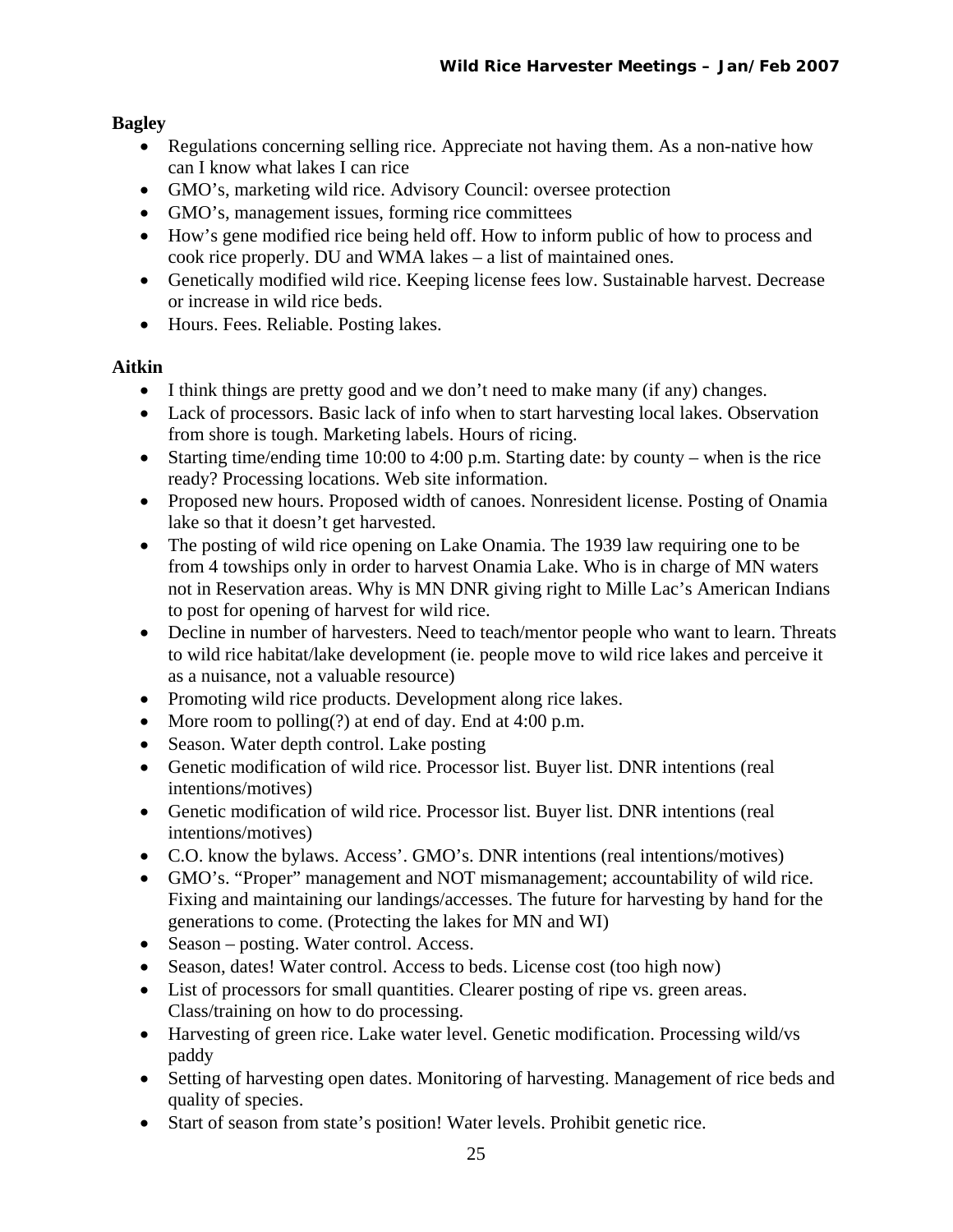- Lack of batch processors. Water quality for rice lakes. Shore and development effect on rice. Need for maps showing rice locations.
- No non-residents. Hour leave alone. Keep boat size the same.

### **Webster**

- Regulation of watershed effect on rice beds.
- Minnesota non-resident ricing. How cabin septic systems affect rice bed. Mandating training for new harvesters. Establish training for all harvesters.
- Difference between paddy rice and wild. How low water level is going to affect Rice. Why some lakes posted and others not.
- Mud Lake, Oakland water level. Lake opening postings.
- Shoreline development. Education public. Protecting wild rice from paddy rice.
- Explain threats to rice in our region? What is being done to address threats. Poor info on opening. Communication between reg. agencies.

### **Tower**

- Lake posting. Lake mgmt water levels, competing vegetation. Development pressure
- Certification of ripe
- Why has wild rice crop been getting poorer? Lowering elevation of Big Rice Lake
- Big Rice Lake. Green rice law enforcement. Water level management.
- Dates. Hours. Rice plants processing. License?
- Ricing hours. Price of license. Access to rice lakes. Web site. Improve existing crops.
- Regulations. picking hours. Define "green" rice. Setting opening days, etc. Big Rice Lake – problems.
- How is ricing license money spent on rice management?

**Mole Lake –** not handed out due to small size of group, issues were invited from all participants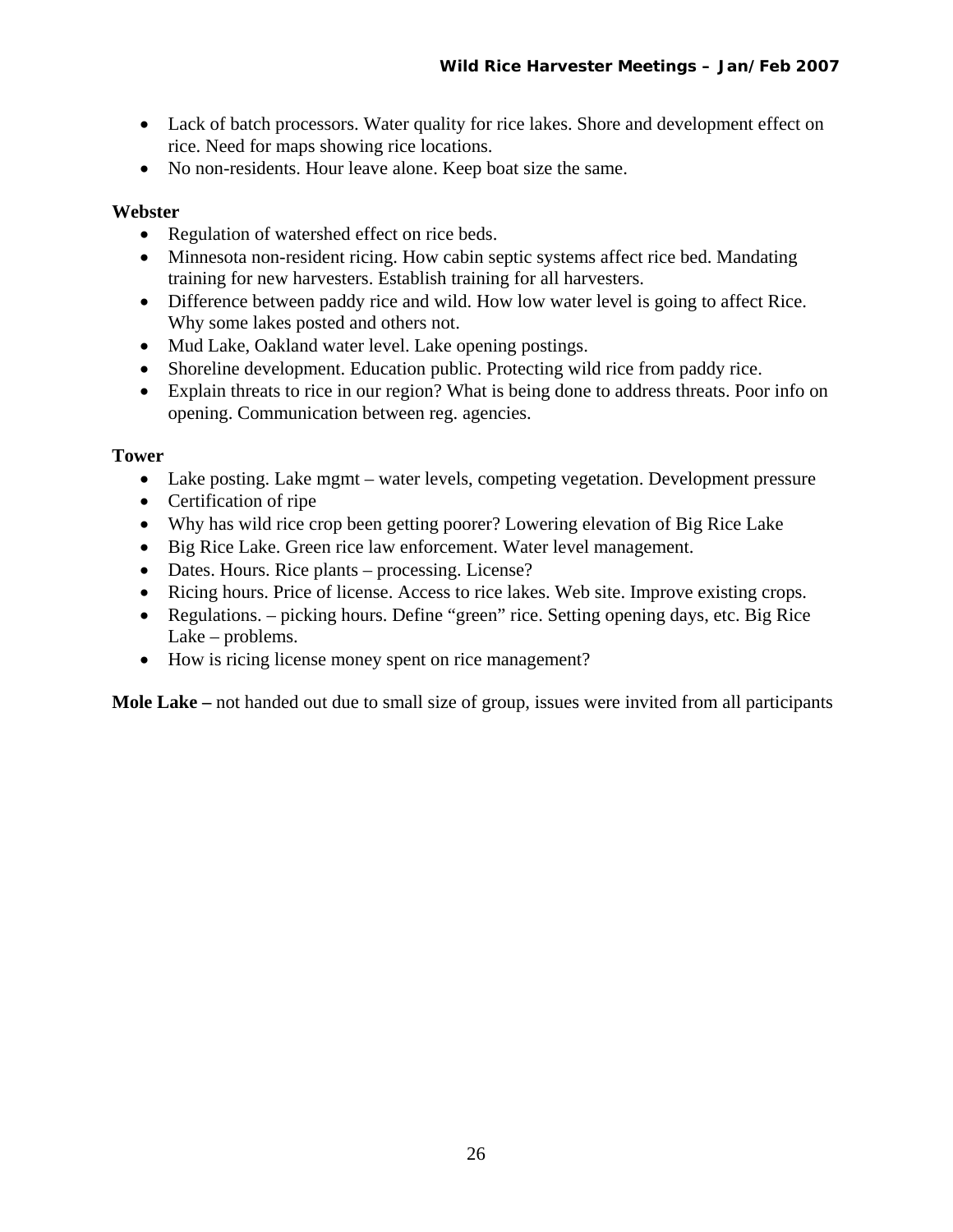### <span id="page-27-0"></span>*Appendix D - Write in comments*

#### **Letters received via email or regular mail, not incorporated into summaries.**

- Received from a long time tribal harvester (50 yrs), Ball Club Region: First [concern] is do not let non-Minnesota residents on rice beds, the beds get beat up enough with the pressure they get and I mean even off the reservation on state waters. Very bad idea. Canoe width just fine, they make a wide enough trail in rice beds and let rice have a chance to stand up. Do not change hours to rice, just fine from 9 to 3. At least you know if anyone is having trouble in bed, maybe tipped over if they do not return to landing by like 4 or so. When ricing off reservation is being able to call a conservation officer or some one who will be able to answer questions about hours or when beds would be opened. Most wardens are not very smart about wild rice. State has made license costs so high that people have trouble paying for it if there is like the parents and a couple of kids. It could be over \$100 if kids are 17 years old and it's usually low income people trying to get a little extra money. Thank you for letting me voice my concerns.
- I received the wild rice harvester survey you sent. I am pleased that there is concern for this dying activity which is, to many, a tradition and yearly source of income and food. I have been harvesting wild rice for about 18 years. I wish I would have discovered it before I did, then maybe I would have more knowledge about it. When I did begin, I really enjoyed it and have gotten to love it. I look forward to ricing season every year. I think that if others knew what it was like, they might feel the same way.

 I do have many concerns about what is now happening with the harvest. There is no longer posting of lakes. I know that it is impossible to monitor and post all lakes, but why aren't the bigger beds like Big Sandy Flowage, Dean Lake, Mallard Lake , Big Rice Lake and Vermillion River posted anymore?

 The cost of a permit almost doubled but a person has to check the rice himself. This becomes a problem when ricing beds are over 100 miles away and cost prohibits necessary monitoring. Also, there are people who begin harvesting the beds when they are still green. There is a certain pair I know of that brag about opening up Dean and Mallard. They begin harvesting too early and others, who think this pair are knowledgeable, will follow suit. Some of the prime ricing beds are wrecked before the rice has a chance to be ready.

 I always go and check all of the big state beds before the season so I know which ones have a good crop. It would be nice to be informed when they are ripe and ready to harvest. I also think that more people would buy permits if they knew where to go, when to go and of course, if they knew there was a good crop.

 I think that selling a 7-day permit for non-residents would be a good thing. I have heard that other states like Michigan and Wisconsin don't have rice crops that are as good as Minnesota. There are people, a lot of them Native Americans, that would like to experience the high-quality crops that we have here in Minnesota.

 I think also that if hours were changed, for example 8 AM- 12 Noon and then 4 PM to sunset, more people would come out. Many people that like to rice can't get away from work, so they don't even bother to go. If they had the option to go out after work for a few hours, they would buy a permit and get out into the rice beds.

There are a lot of ricers that don't harvest from any lakes that are off the reservations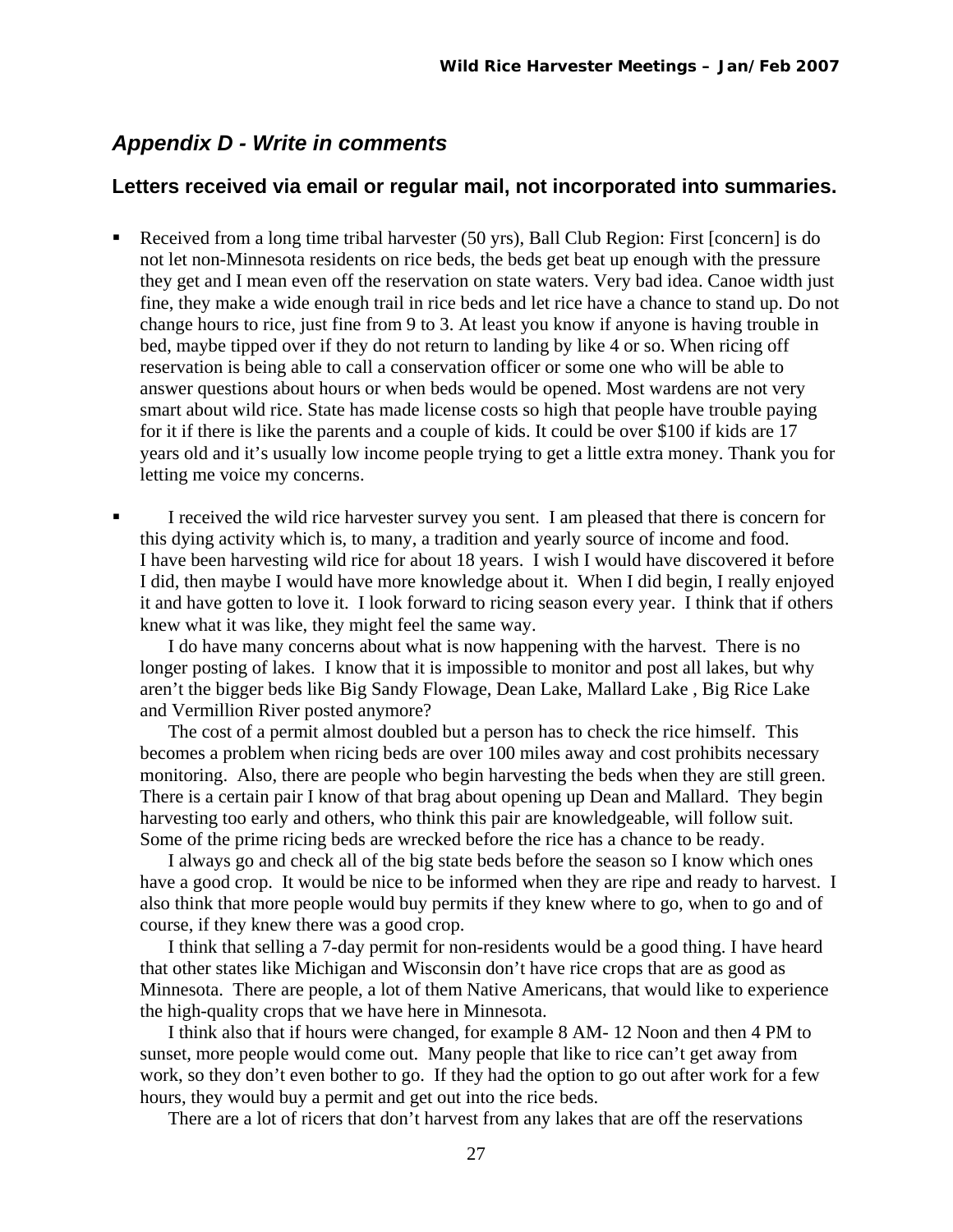because they don't have the information about openings and crop information. They only pay \$2.00 for a permit on Leech Lake Reservation and usually do well ricing there. Many Native people would like to rice off the reservation. If they had the proper information, they would buy a state permit.

 Another thing that should be brought to the public's attention is the difference between paddy rice and lake/river Wild Rice. In my opinion, they should make it illegal for the cultivated or paddy rice to bear the name "Wild Rice." It is grown in a paddy and harvested by machines. Do we call corn grown and cultivated in a field wild corn?

 I think if the public, especially tourists, were taught the difference, they, of course, would prefer hand-harvested true wild rice. The demand for real wild rice would increase and boost the economy. This would give people living in poverty who count on the ricing income a chance to make more money and support their families.

 This season comes right around the opening of school each year, just when people need extra money to pay for school clothes and school supplies. Many people rely on this income. No child should have to go without new clothes, etc. when the source of income could possibly be made available.

 The 2006 season was decent. It was also the longest season I recall having. There was, however, a problem with low water in many places. Still, we managed to do all right. I would say Big Sandy flowage was the biggest producer for us and many others. There was a huge crop and enough water so poling the canoe was easy.

 For me and others I know, the harvesting of wild rice is not so much about making money and stocking the pantry as it is an adventure and an experience that takes me all over the Beautiful Northern Minnesota Wild Country. I have introduced a lot of people to ricing and they have enjoyed it. I know that ricing isn't for everyone, (which is a good thing) but it should be taken care of and kept alive. (Minnesota ricer)

- I have been ricing for many years now and was surprised and disappointed when the license fee doubled. Most of the people I know that harvest wild rice are low income people who harvest to supplement their food supply. Wild ricing is no longer something people do for "sport" or the "experience" as was once the case. The only people I know ricing now do it for the food value and the higher license fee hurts and discourages them. Is there any way the fee could be dropped back to a nominal amount (or no fee at all) if you are not harvesting for resale. I can see a fee for commercial harvesting but wild rice is a food that should be available to the poor who need it just like any other foraged wild food like berries, etc. I am currently involved in organizing some educational workshops on wild ricing, which, I believe, is the best way to teach ricers and would-be ricers the value, both real and historical, of this resource, and to help prevent inadvertent harm to the crop.
- I have harvested Wild Rice for 24 years, mainly in the Aitkin County area of Minnesota. I was introduced to Wild Rice through a friend of mine who I still pick rice with. One of the blessings I have enjoyed is that my friend has always educated me on all facets of picking Wild Rice. My apprenticeship is still in progress. Early on I was taught the nuances of what constituted "green" rice, the proper way to pick rice without damaging the plant and knowing when a stand of rice should be left alone because it was not ripe yet. There are many other things I have learned but my comments will be limited to the above mentioned area's for this discussion. The largest abuses I see every year are picking Green rice and destroying a lot of plants in the process that would bear rice if allowed to ripen. One could argue that some of this abuse is driven by wholesale purchasers of rice who buy rice as it comes off the patty.